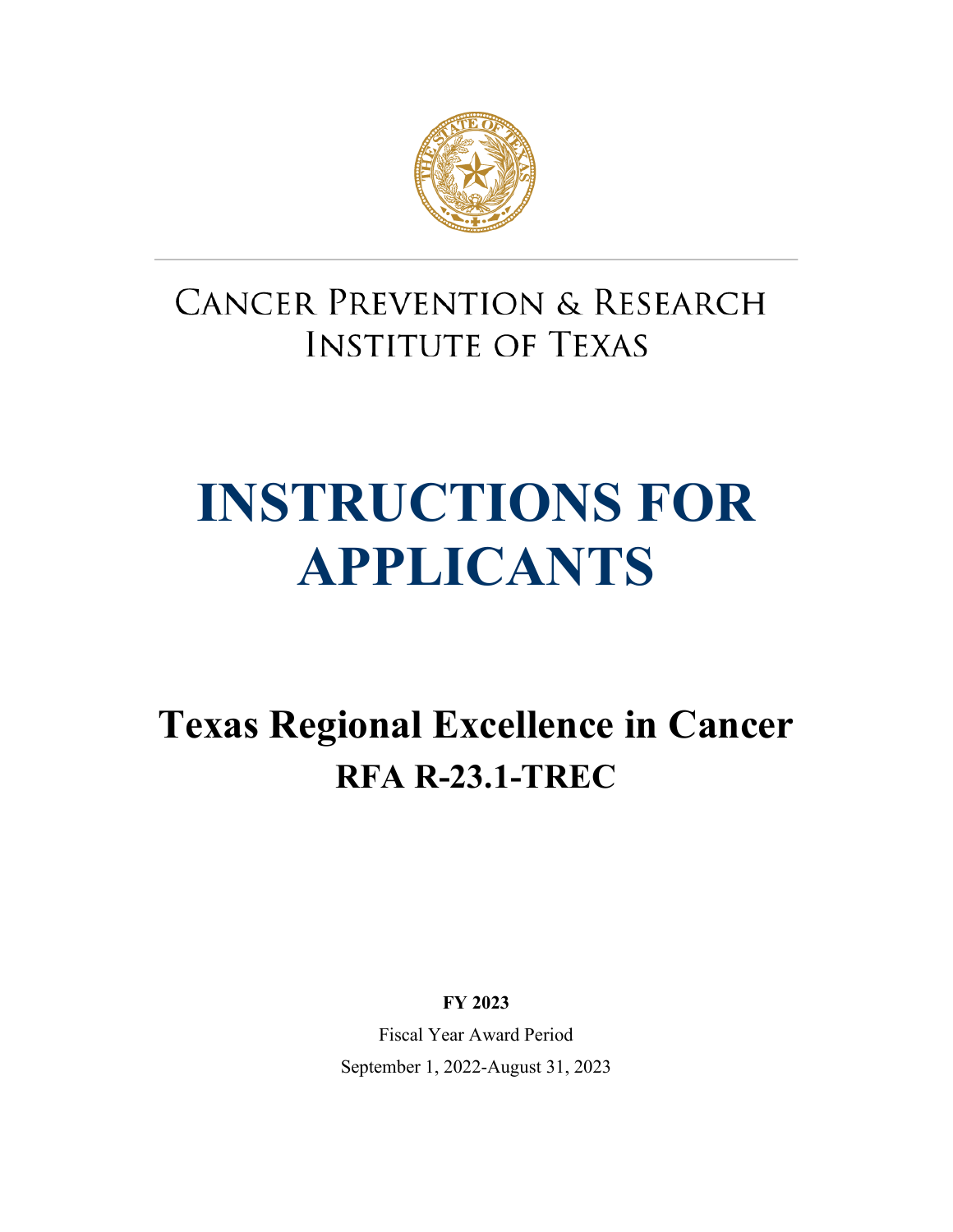# **TABLE OF CONTENTS**

| 1.                                                                    |
|-----------------------------------------------------------------------|
| 2.                                                                    |
| 3.                                                                    |
| APPLICATION/AUTHORIZED SIGNING OFFICIAL (ASO)  5<br>4.                |
| <b>GRANTS CONTRACT/OFFICE OF SPONSORED PROJECTS OFFICIAL  6</b><br>5. |
| 6.                                                                    |
| 7.                                                                    |
| 8.                                                                    |
| 9.                                                                    |
|                                                                       |
| 10.1                                                                  |
| 10.2.                                                                 |
|                                                                       |
|                                                                       |
|                                                                       |
| 14. TAB 3: PROJECT PERSONNEL AND COLLABORATORS 13                     |
|                                                                       |
|                                                                       |
| 16.1. BUDGET FOR ALL PROJECT PERSONNEL (USE WEB FORM PROVIDED)  18    |
| 16.2.                                                                 |
| 16.3.                                                                 |
| 16.4.<br>16.5.                                                        |
|                                                                       |
|                                                                       |
|                                                                       |
|                                                                       |
|                                                                       |
|                                                                       |
| 21.2.                                                                 |
|                                                                       |
| APPENDIX 2: PROGRAM FOCUS - DEFINITIONS OF CANCER RESEARCH TYPES28    |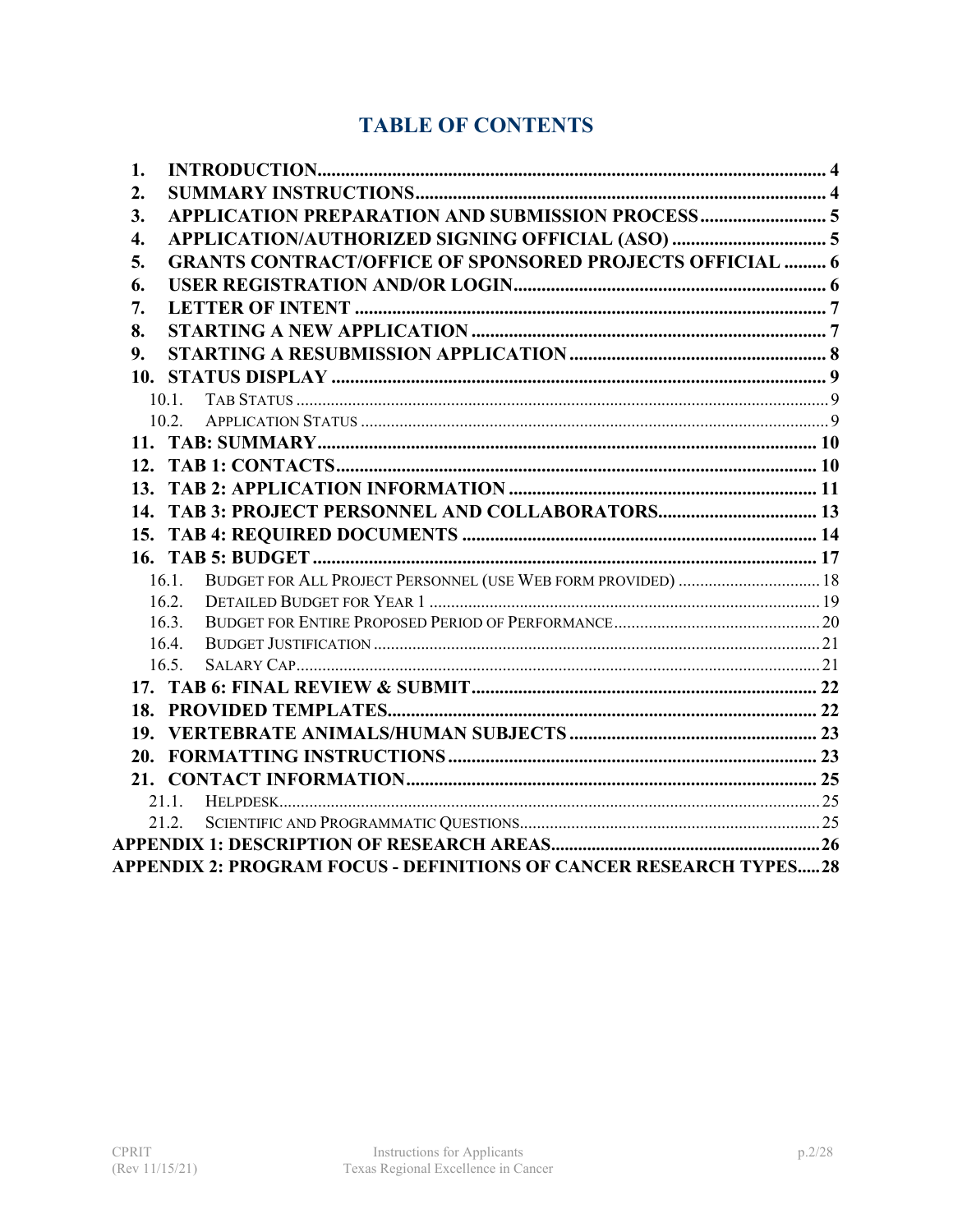# **VERSION HISTORY**

11/15/21 Instructions for Applicants document posted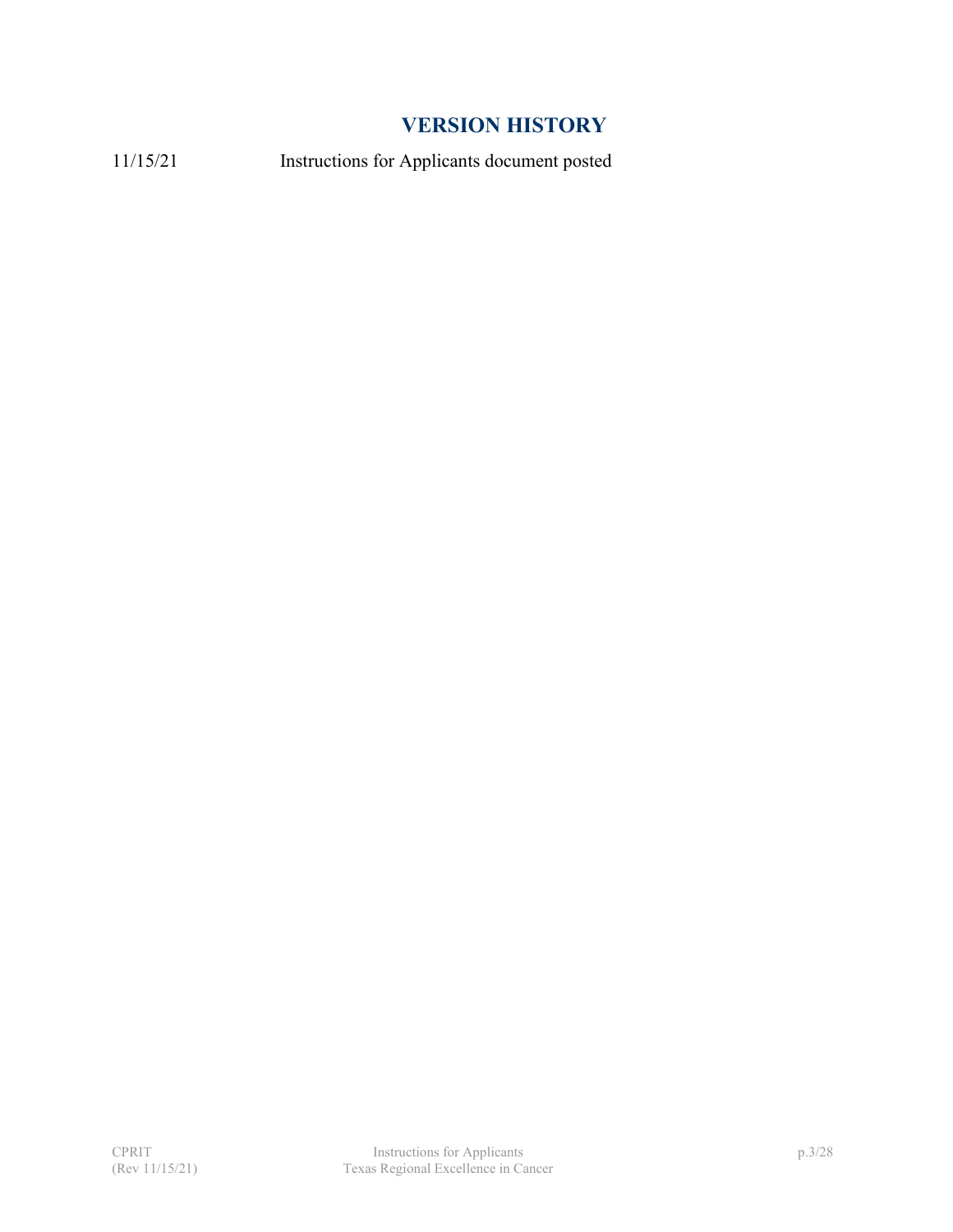# <span id="page-3-0"></span>**1. INTRODUCTION**

The Cancer Prevention & Research Institute of Texas (CPRIT) Application Receipt System (CARS) [\(https://cpritgrants.org\)](https://cpritgrants.org/) provides a means for the research community (ie, Principal Investigators [PIs] and Application/Authorized Signing Officials [ASOs]) to respond to CPRIT funding opportunities electronically over the Internet through a secure connection. This document provides instructions and guidance to applicants to submit an application in response to CPRIT's Request for Applications (RFA) for Texas Regional Excellence in Cancer Awards (RFA R-23.1-TREC). Applications may be submitted from May 16, 2022, through September 8, 2022.

**Important note:** CPRIT is imposing a limit of 1 application from an institution of higher learning. In addition, applications for this award mechanism are subject to other eligibility requirements, including geographic restrictions and the need to obtain an invitation from CPRIT to apply based on an institutional letter of intent.

# <span id="page-3-1"></span>**2. SUMMARY INSTRUCTIONS**

- **Technical Support:** Applicants are strongly advised to carefully read this document in its entirety before starting an application. The Helpdesk [\(section 21.1\)](#page-24-1) is available to answer technical questions and guide applicants with application submission. This *Instructions* document will be updated as necessary. Revisions will be listed in the *Version History*.
- **Document Format for Uploaded Files:** Use Portable Document Format (PDF) only. o Do NOT password protect documents.
	- o Do NOT submit documents that are bound together in a single PDF package.
- **Font Type/Size:** Arial (11 point), Calibri (11 point), or Times New Roman (12 point)
- **Page Format:** Single spacing, 0.75-inch margins in all directions
- **Templates:** Templates are provided for biographical sketches (biosketches) and current and pending support. NIH-style biographical sketches can be used if desired.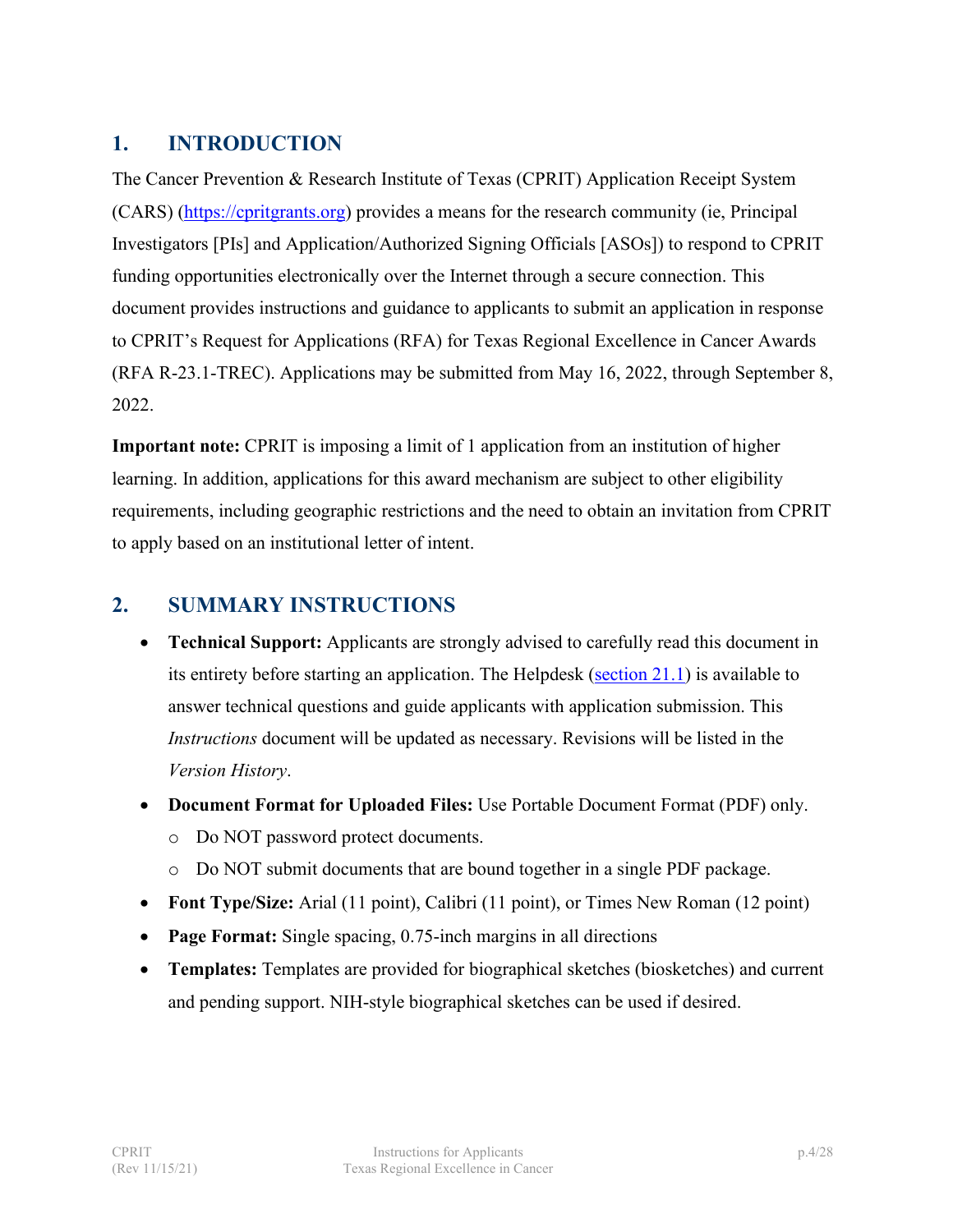#### • **Submission Process:**

- o The applicant completes/finalizes all sections and forwards it to the organization's ASO for review and final submission to CPRIT. The ASO is an individual authorized to submit an application for the organization.
- o The application must be submitted by the ASO on or before September 8, 2022, 4 PM central time.
- o **NOTE:** CARS will be unavailable the third Thursday of each month between 7 PM and 9 PM central time for routine system maintenance.
- **Tab Finalization and Reset:**
	- o Application information saved "as draft" can be edited at a later time.
	- o Once application information is "finalized for ASO approval," it can be edited only after an ASO has reset the section to draft mode at the request of the Contact PI.
- **Adding an ORCID iD to Applicant Profile (optional step):**
	- o All applicants who are currently registered with ORCID are encouraged to associate their iDs with CARS as described below in [section 6.](#page-5-1) Applicants who are not registered with ORCID can do so using the link provided above or within CARS as described in in [section 6.](#page-5-1)

#### • **Application Submission Deadline**

o The application must be submitted on or before **September 8, 2022, 4 PM central time.**

# <span id="page-4-0"></span>**3. APPLICATION PREPARATION AND SUBMISSION PROCESS**

- The applicant completes/finalizes a series of numbered tabs of the application.
- Finalized tabs can be reset by the ASO.
- Once all tabs are finalized, the ASO reviews, approves, and submits the application to CPRIT.

#### <span id="page-4-1"></span>**4. APPLICATION/AUTHORIZED SIGNING OFFICIAL (ASO)**

The ASO is an individual authorized to submit an application on behalf of an organization. An ASO is required on the application and must be identified by the Contact PI. As the organization's representative, the ASO is required to review the tabs finalized by the Contact PI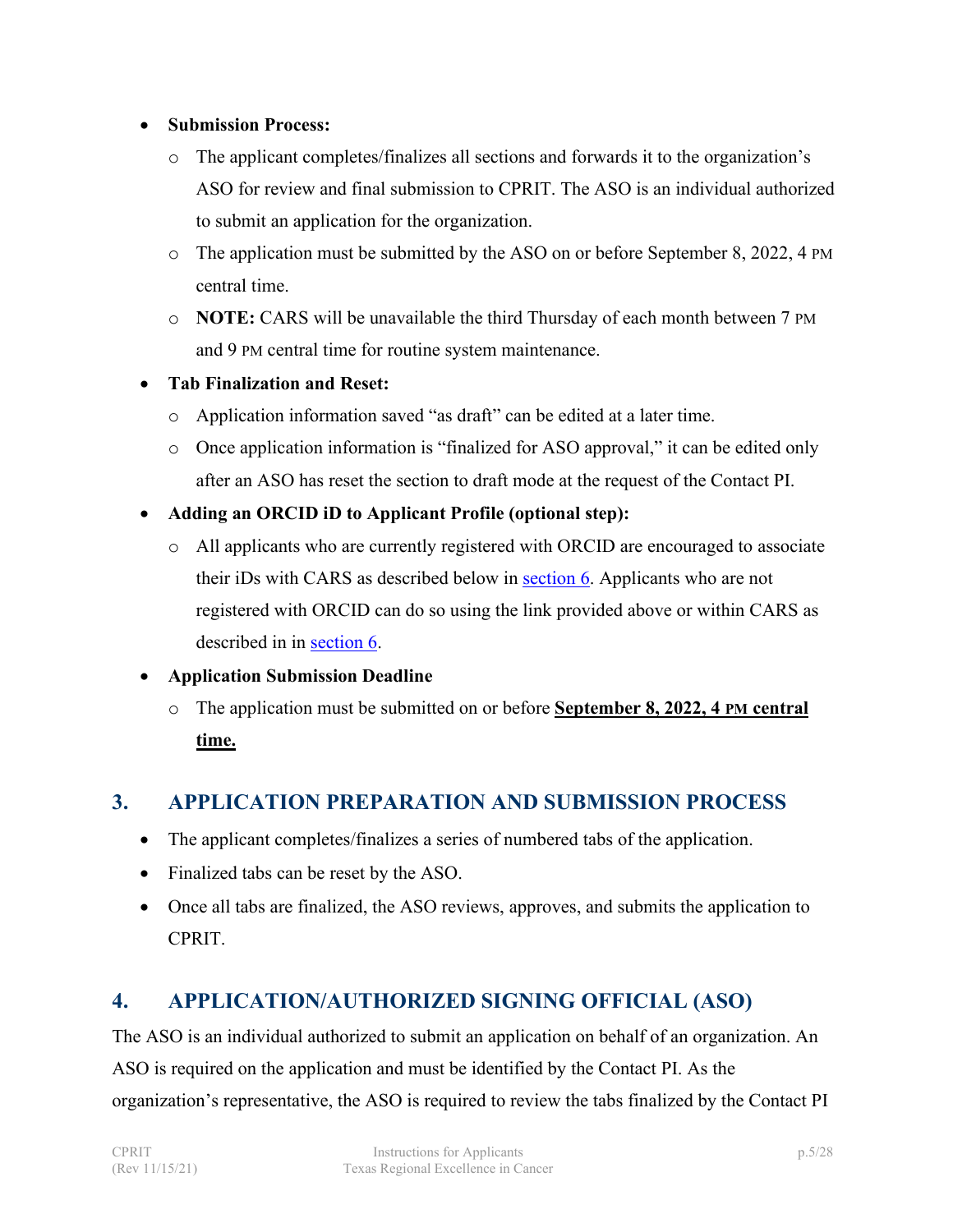and subsequently submit the application. Only the ASO is authorized to officially submit the application to CPRIT. The ASO can reset Contact PI-finalized tabs to draft at the request of the Contact PI.

# <span id="page-5-0"></span>**5. GRANTS CONTRACT/OFFICE OF SPONSORED PROJECTS OFFICIAL**

The Grants Contract/Office of Sponsored Projects Official is the individual who will manage the grant if an award is made. This individual must be identified for the application. The Contact PI or the ASO can assign this individual to this role.

# <span id="page-5-1"></span>**6. USER REGISTRATION AND/OR LOGIN**

Applicants begin the application process by registering or logging into CARS [\(https://cpritgrants.org\)](https://cpritgrants.org/). On successful login into the system, applicants will be presented with the *My Applications* page. All prior submitted applications by that user are listed on this page. After initial registration or after login, all users are encouraged to complete/verify the information under the *My Profile* link on the top left of this screen.

|                                           | <b>CANCER PREVENTION &amp; RESEARCH</b><br><b>INSTITUTE OF TEXAS</b>                                                                                                                                                                                                           | Home<br><b>Help Desk</b><br><b>FAQ</b><br><b>Log Out</b> |
|-------------------------------------------|--------------------------------------------------------------------------------------------------------------------------------------------------------------------------------------------------------------------------------------------------------------------------------|----------------------------------------------------------|
| <b>My Profile</b>                         | <b>HelpDesk</b><br>My Grants   Manage Organizations   Current Funding Opportunities<br><b>Feedback</b><br><b>Review Grants</b><br><b>Administrative</b><br><b>My Applications</b><br><b>Bridge</b>                                                                             |                                                          |
| <b>Account Information</b>                | <b>Contact Information</b><br><b>Descriptive Information   Biosketch</b>                                                                                                                                                                                                       |                                                          |
|                                           | Logged in as: System Admin [ not System Admin click here                                                                                                                                                                                                                       | Home > My Profile > Account Info                         |
|                                           | <b>My Profile: Account Info</b>                                                                                                                                                                                                                                                |                                                          |
|                                           | Your account information is comprised of basic identification. You may edit this information at any time.<br>The entries marked with * are required                                                                                                                            |                                                          |
| Role                                      | I am an Applicant or Work for One<br>CPRIT is collecting your ORCID ID so we can have access to your ORCID profile at the time of application submission.                                                                                                                      |                                                          |
| Salutation <sup>*</sup>                   | $Ms. \vee$<br>Clicking on the button below will connect your profile in the Application Receipt System with ORCID. You will then be able to<br>sign in to your ORCID account if you already have one; if you do not have an ORCID ID and profile, you will be able to register |                                                          |
| First Name <sup>*</sup><br>Middle Initial | System<br>for one. Next, when you click the "Authorize" button, you will be asked to share your ID using an authenticated process. This will                                                                                                                                   |                                                          |
| Last Name <sup>*</sup>                    | grant permission for CPRIT to securely obtain your ORCID ID and ensure that you are correctly identified.<br><b>Admin</b>                                                                                                                                                      |                                                          |
| Suffix                                    | <b>D</b> Register or Connect your ORCID iD<br>$\mathbb{H}$ $\vee$                                                                                                                                                                                                              |                                                          |
| Login/Username SysAdmin                   |                                                                                                                                                                                                                                                                                |                                                          |
| <b>Password</b>                           | <b>Update Password</b><br><b>Update Security Ouestions</b><br>œ                                                                                                                                                                                                                |                                                          |
|                                           | Save Changes                                                                                                                                                                                                                                                                   |                                                          |

As directed by the modal window, during the initial login, on the "My Profile" page, the user is displayed a description of the authentication process and is invited through an ORCID-branded link to correlate his/her CARS and ORCID profiles. Note that the system will also provide identical functionality within the "Contacts" tab of all new applications.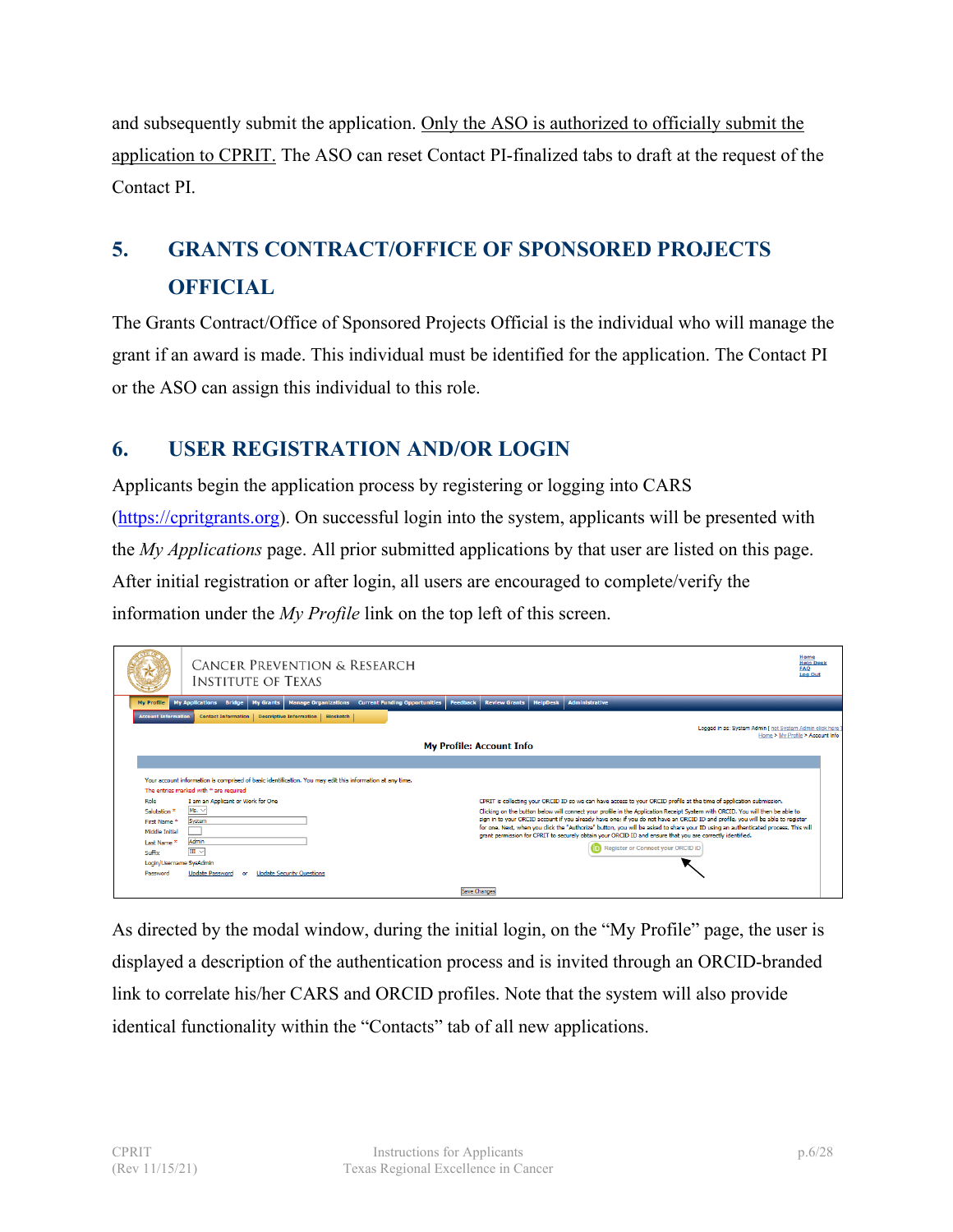Upon clicking on the ORCID-branded link, the system will open a new tab on the user's browser that will direct the user to enter his/her ORCID username and password. Users without an ORCID account can initiate one from this window.

Upon a successful login to the ORCID system, the user will be directed to a modal window that explicitly requests permission from the user to share his/her public ORCID profile with CARS.

If permission to correlate the 2 accounts has been provided by the authenticated user, the system then returns the user to the page from which the authentication started (ie, either the "My Profile" page or the "Contacts" tab of a new application). The system will then display a brief message confirming the authentication and replacing the ORCID-branded link with a new button that directs the user to his/her specific ORCID profile page.

# <span id="page-6-0"></span>**7. LETTER OF INTENT**

A letter of intent (LOI) and an invitation to submit an application is required (see section 8.1 of the R-23.1-TREC RFA). The LOI must be sent electronically by 4 PM central time on April 25, 2022, to [research@cprit.texas.gov.](mailto:research@cprit.texas.gov) The LOI should be addressed to the CPRIT Chief Scientific Officer and should include the biosketch (NIH format) of the proposed Contact PI, and a summary (5-page limit) of the proposed TREC theme and planned components. The LOI must be approved prior to submission of an application in response to this RFA. If approved, CPRIT will provide a letter to the Contact PI authorizing submission to include in the TREC application (see [section 15\)](#page-13-0).

# <span id="page-6-1"></span>**8. STARTING A NEW APPLICATION**

New applications can be started in 1 of 2 ways:

- 1. My Applications (this is the default page after login)  $\rightarrow$  click *Start New Application*  $\rightarrow$ *FY* 2023 *Academic Research Programs*  $\rightarrow$  select *Texas Regional Excellence in Cancer Awards*  $\rightarrow$  click *New Application*, or
- 2. Current Funding Opportunities  $\rightarrow$  click *FY 2023 Academic Research Programs*  $\rightarrow$  select *Texas Regional Excellence in Cancer Awards*  $\rightarrow$  click *Start New Application*.

Upon starting a new application, applicants are required to enter the title of the application (160 character limit, including spaces; can be edited later) and select the submitter role. Do NOT use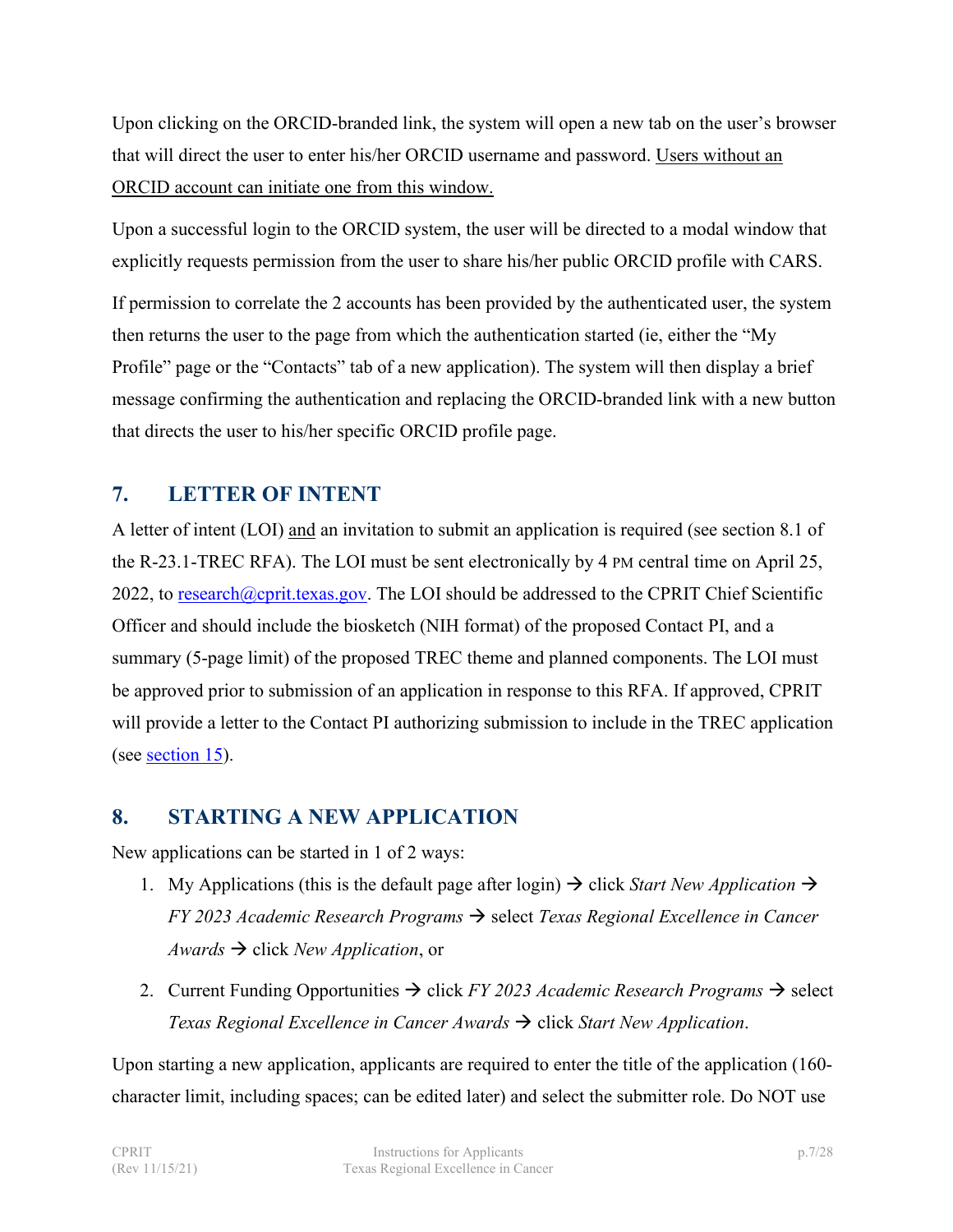symbols or special characters (eg, Greek letters)—these will not be transmitted correctly. Once this step is completed, applicants will be directed to the summary page.

Applicants are advised to carefully read the information on the summary page before moving on to the numbered tabs.

- Tab 1 (*Contacts*) **must** be completed/finalized prior to Tab 3 (*Project Personnel & Collaborators*).
- Tab 2 (*Application Information*) **must** be completed/finalized prior to Tab 5 (*Budget*).

All tabs must be completed/finalized by the Contact PI before the ASO can review, approve, and successfully submit the application.

# <span id="page-7-0"></span>**9. STARTING A RESUBMISSION APPLICATION**

Resubmission applications may be submitted for previously not funded TREC Awards.

A TREC Resubmission Application can be started from the *My Applications* page by clicking the *Start Resubmission Application* link of a previously not funded application.

Upon starting a resubmission application, applicants may revise the title of the application (prepopulated from the previous submission; 160-character limit) and select the submitter role. Do NOT use symbols or special characters—these will not be transmitted correctly.

Once these steps are completed, applicants will be directed to the summary page.

**IMPORTANT: More than 1 resubmission is not permitted. An application is considered a resubmission if the proposed TREC is the same as that presented in the original submission. A change in the identity of the PI or a change of title of the application that was previously submitted to CPRIT does not constitute a new application; the application would be considered a resubmission.**

**NOTE:** Only the title of the previously submitted application is prepopulated for a resubmission application. All other information, including collaborators, and all required documents must be submitted afresh. If a summary statement was prepared for the previous application, it will be automatically uploaded as part of the resubmission application (see [section 15:](#page-13-0) Tab 4, *Required Documents*). If a summary statement was not prepared, no document will be uploaded.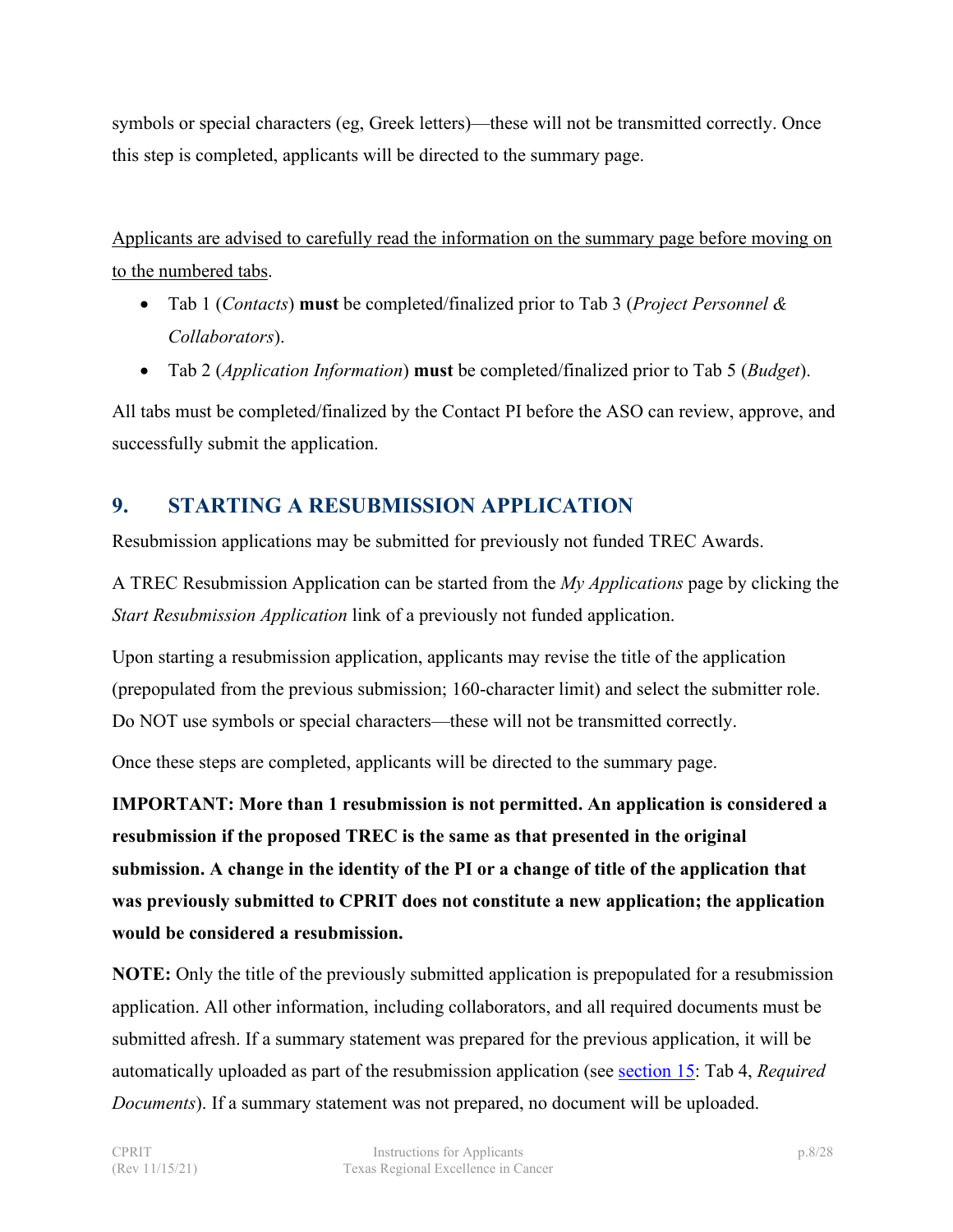Applicants are advised to carefully read the information on the summary page before moving on to the numbered tabs.

- Tab 1 *(Contacts)* **must** be completed/finalized prior to Tab 3 *(Project Personnel & Collaborators)*.
- Tab 2 (*Application Information*) **must** be completed/finalized prior to Tab 5 (*Budget*).

All tabs must be completed/finalized by the Contact PI before the ASO can review, approve, and successfully submit the application.

# <span id="page-8-0"></span>**10. STATUS DISPLAY**

#### <span id="page-8-1"></span>**10.1. Tab Status**

The status of each tab is displayed under the row of numbered tabs. The figure below is an example of the status of Tab 1.

|          |                  |                                      |                                                                        | <b>My Applications: Contacts</b> |                                   |  |
|----------|------------------|--------------------------------------|------------------------------------------------------------------------|----------------------------------|-----------------------------------|--|
| Summary  | $\perp$ Contacts | $\vert$ 2 Application<br>Information | $\vert$ 3 Personnel 4 Required<br><b>&amp; Collaborators Documents</b> | <b>5</b> Budget                  | <b>D</b> Final Review<br>& Submit |  |
| Contacts |                  |                                      |                                                                        |                                  |                                   |  |
|          |                  |                                      |                                                                        | <b>Phase: Full Application</b>   |                                   |  |

| <b>Status</b>                               | <b>Status Definition</b>                                                                                                                                                                                                                                      |  |  |
|---------------------------------------------|---------------------------------------------------------------------------------------------------------------------------------------------------------------------------------------------------------------------------------------------------------------|--|--|
| <b>DRAFT</b>                                | The tab is being prepared by the applicant.                                                                                                                                                                                                                   |  |  |
| PENDING ASO APPROVAL                        | The tab has been finalized by the applicant. When all tabs are<br>finalized and reflect this status, the ASO will receive email<br>notification stating that the application can be<br>reviewed/submitted. The applicant is included on this<br>notification. |  |  |
| <b>ASO APPROVED AND</b><br><b>SUBMITTED</b> | The ASO has reviewed, approved, and submitted the application<br>to CPRIT. Once the application has been submitted by the ASO,<br>the Contact PI is notified via email.                                                                                       |  |  |

#### <span id="page-8-2"></span>**10.2. Application Status**

The status displayed under the row of numbered tabs on the *Summary* tab indicates the status of the application (as indicated in the figure below).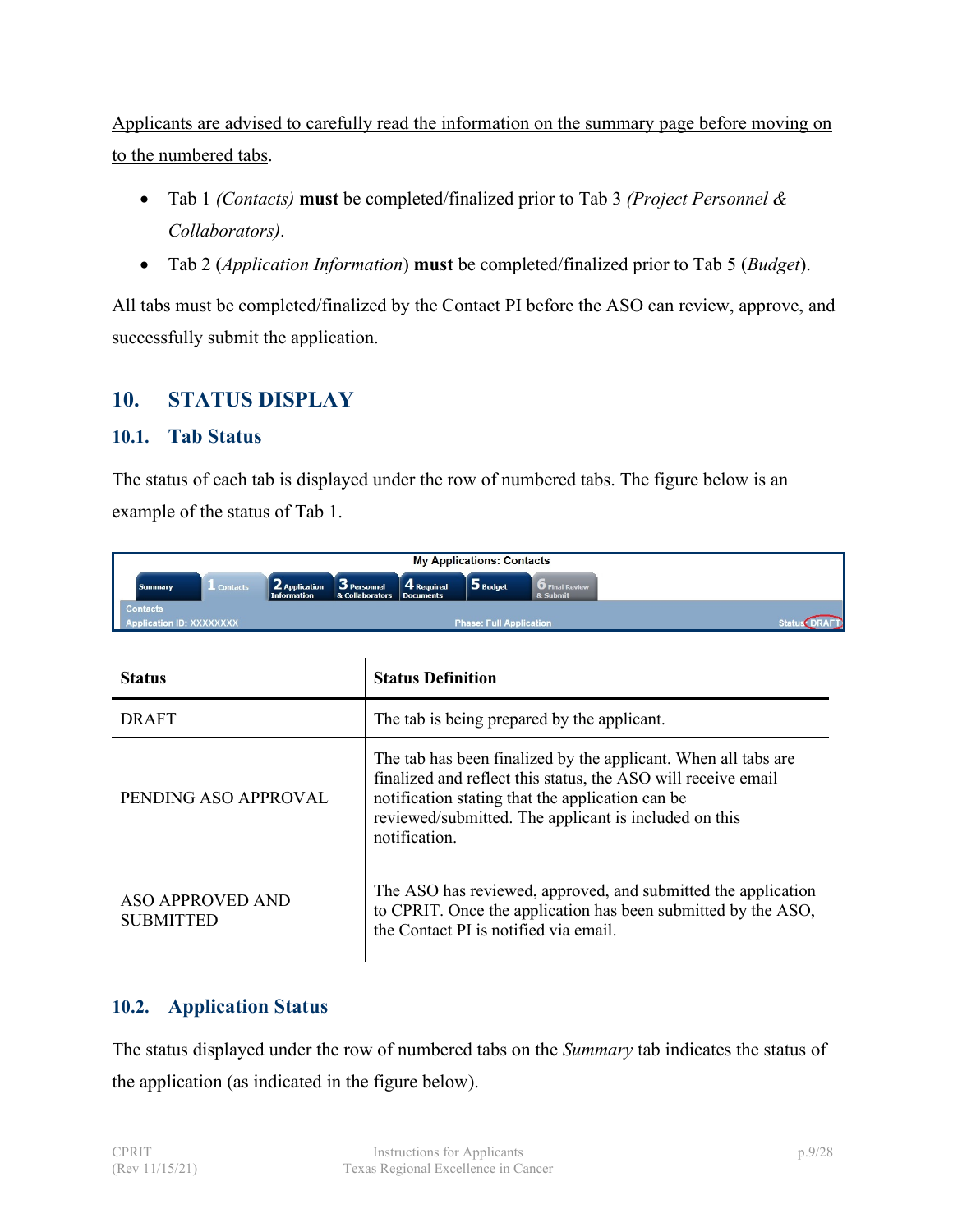# <span id="page-9-0"></span>**11. TAB: SUMMARY**

The status of each tab is also displayed on this page. Status definitions are described below.

|                                                                                                                             |                                                                                         |                                                                                                                                                   | <b>My Applications: Summary</b> |                                                                                                                                                                                                                                                                                                                                                                                  |  |
|-----------------------------------------------------------------------------------------------------------------------------|-----------------------------------------------------------------------------------------|---------------------------------------------------------------------------------------------------------------------------------------------------|---------------------------------|----------------------------------------------------------------------------------------------------------------------------------------------------------------------------------------------------------------------------------------------------------------------------------------------------------------------------------------------------------------------------------|--|
| <b>Summary</b>                                                                                                              | 2 Application<br>$\overline{\mathbf{1}}$ Contacts<br><b>Information</b>                 | 3 Personnel<br>4 Required<br>& Collaborators<br><b>Documents</b>                                                                                  | 5 Budget                        | <b>6</b> Final Review<br>& Submit                                                                                                                                                                                                                                                                                                                                                |  |
| <b>Summary</b><br><b>Application ID: XXXXXXXX</b>                                                                           |                                                                                         |                                                                                                                                                   | <b>Phase: Full Application</b>  |                                                                                                                                                                                                                                                                                                                                                                                  |  |
| Application Title: screen shot<br>Program: FY 2014 Research Programs<br>Award Type: Individual Investigator Research Awards |                                                                                         |                                                                                                                                                   |                                 |                                                                                                                                                                                                                                                                                                                                                                                  |  |
|                                                                                                                             | check the format requirements found in the Request for Application (RFA).               |                                                                                                                                                   |                                 | Please be sure to verify format requirements. Applications that do not meet format requirements and/or reviewers' determination of readability may result in rejection of your application. Please                                                                                                                                                                               |  |
|                                                                                                                             | Full Application Deadline: February 3, 2014 by 3:00 PM CT (check current official time) |                                                                                                                                                   |                                 |                                                                                                                                                                                                                                                                                                                                                                                  |  |
|                                                                                                                             |                                                                                         | for it to be forwarded for review. The table below shows the status of each section in the submission process as of December 20, 2013 5:12 PM CT. |                                 | This application is in progress and is not ready for ASO approval. Each section outlined below must be completed, finalized, and approved by the ASO at your institution prior to the<br>submission deadline. When all sections have been completed and set to "PENDING ASO APPROVAL", the Application Signing Official will need to approve the application submission in order |  |
| Section #                                                                                                                   | <b>Application Section</b>                                                              |                                                                                                                                                   |                                 | <b>Status</b>                                                                                                                                                                                                                                                                                                                                                                    |  |
| 1                                                                                                                           | <b>Contacts</b>                                                                         |                                                                                                                                                   |                                 | draft                                                                                                                                                                                                                                                                                                                                                                            |  |
| $\overline{2}$                                                                                                              | <b>Application Information</b>                                                          |                                                                                                                                                   |                                 | draft                                                                                                                                                                                                                                                                                                                                                                            |  |
| $\mathbf{3}$                                                                                                                | <b>Project Personnel and Collaborators</b>                                              |                                                                                                                                                   |                                 | draft                                                                                                                                                                                                                                                                                                                                                                            |  |
| 4                                                                                                                           | <b>Required Documents</b>                                                               |                                                                                                                                                   |                                 | draft                                                                                                                                                                                                                                                                                                                                                                            |  |
| 5                                                                                                                           | <b>Budget</b>                                                                           |                                                                                                                                                   |                                 | draft                                                                                                                                                                                                                                                                                                                                                                            |  |
| 6                                                                                                                           | <b>Final Review and Submit</b>                                                          |                                                                                                                                                   |                                 | <b>NOT APPROVED</b>                                                                                                                                                                                                                                                                                                                                                              |  |

| <b>Section</b> | <b>Status Definition</b><br><b>Status</b> |                                                                                                                                                                                                                                                    |  |  |
|----------------|-------------------------------------------|----------------------------------------------------------------------------------------------------------------------------------------------------------------------------------------------------------------------------------------------------|--|--|
| $1-5$          | <b>DRAFT</b>                              | The tab is being prepared by the applicant.                                                                                                                                                                                                        |  |  |
|                | PENDING ASO<br>APPROVAL                   | The tab has been finalized by the applicant. When all tabs are<br>finalized and reflect this status, the ASO will receive email<br>notification that the application can be reviewed/submitted.<br>The applicant is included on this notification. |  |  |
| 6              | <b>NOT APPROVED</b>                       | The application has not been approved/submitted by the ASO.                                                                                                                                                                                        |  |  |
|                | <b>PENDING</b>                            | All tabs have been finalized by the applicant and reflect the<br>status "pending ASO approval." At this point, the application<br>is awaiting ASO approval and subsequent submission.                                                              |  |  |

**NOTE:** As stated in the preceding section, the status displayed under the row of numbered tabs on this page indicates the status of the entire application.

# <span id="page-9-1"></span>**12. TAB 1: CONTACTS**

• **Contact Principal Investigator:** Verify information for the Contact PI; update as necessary.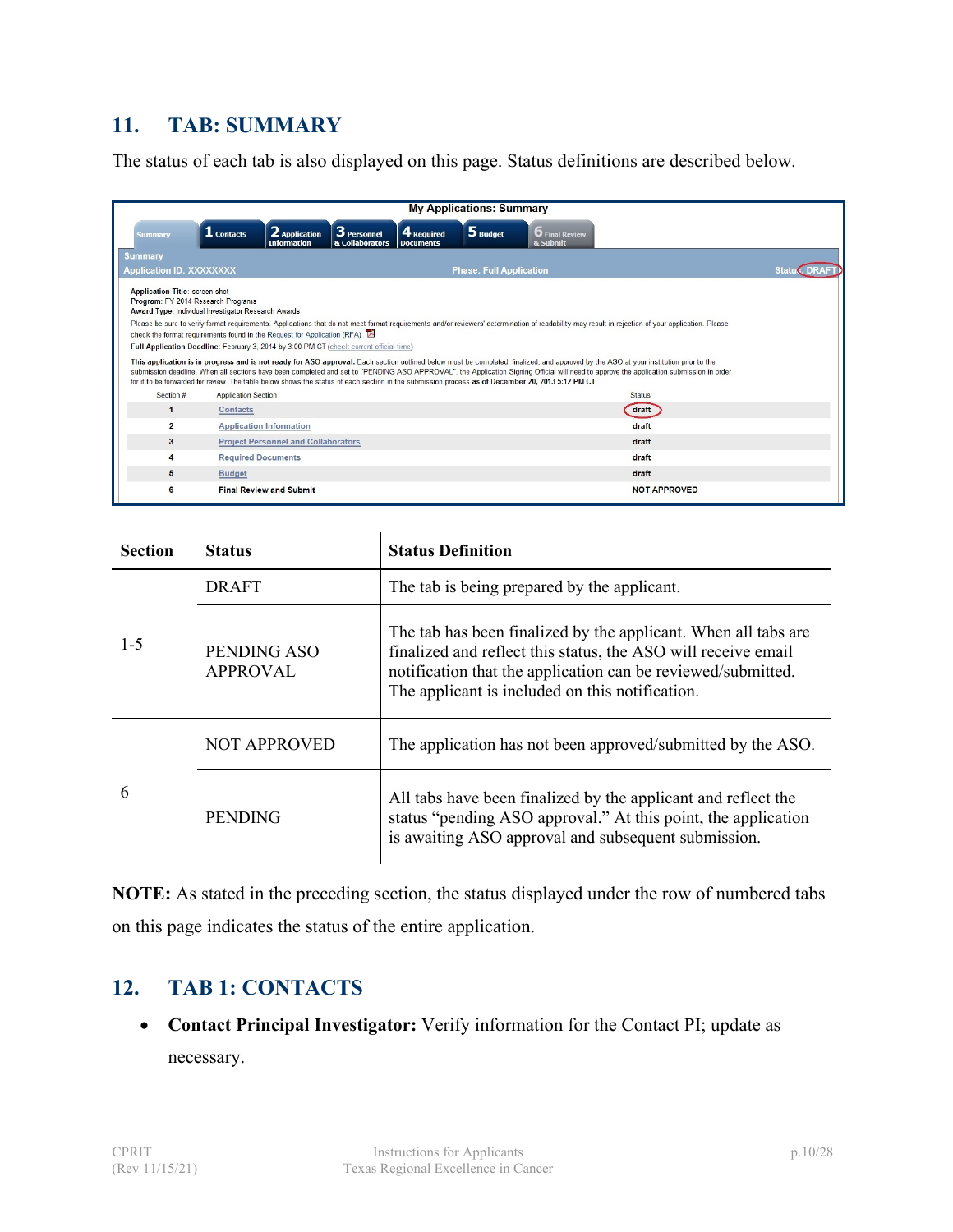- **Alternate Submitter (Optional):** An alternate submitter may be designated on the application by the Contact PI. Follow the search guidelines above.
- **Application Signing Official (Required):** An ASO must be listed in order to complete/finalize this tab. Click the *Search for Application Signing Official* button. Follow the search guidelines above.
- **Alternate Application Signing Official (Optional):** This individual can be assigned only by the ASO. Follow the search guidelines above.
- **Grants Contract/Office of Sponsored Projects Official (Required):** A Grants Contract/Office of Sponsored Projects Official must be listed in order to complete/finalize this tab. This individual can be assigned by the Contact PI or the ASO. Follow the search guidelines above.

When all information is entered, click the *Finalize Contacts Section* button. Note that this tab cannot be finalized until the 3 required fields of this section, namely, "Contact Principal Investigator," "Application Signing Official," and "Grants Contract/Office of Sponsored Projects Official" have been completed. Contact PI information is entered automatically; an ASO must be identified and added by the Contact PI. The Grants Contract/Office of Sponsored Projects Official may be identified and added by the Contact PI or the ASO.

# <span id="page-10-0"></span>**13. TAB 2: APPLICATION INFORMATION**

- **Application Identification:**
	- o **Award Mechanism:** Verify the listed award mechanism. Note that the award mechanism cannot be changed here.
	- o **Application Type:** Verify application type (drop list defaults to New Application or Resubmissions, as applicable).
	- o **Application Title:** The application title is stated. Edit if necessary.
- **Project Information:**
	- o **Contract Start Date (mm/dd/yyyy):** The contract start date of 2/1/2023 is prepopulated.
	- o **Proposed End Date (mm/dd/yyyy):** Enter the proposed end date of the project. The maximum duration is 5 years (60 months) for Texas Regional Excellence in Cancer Award applications.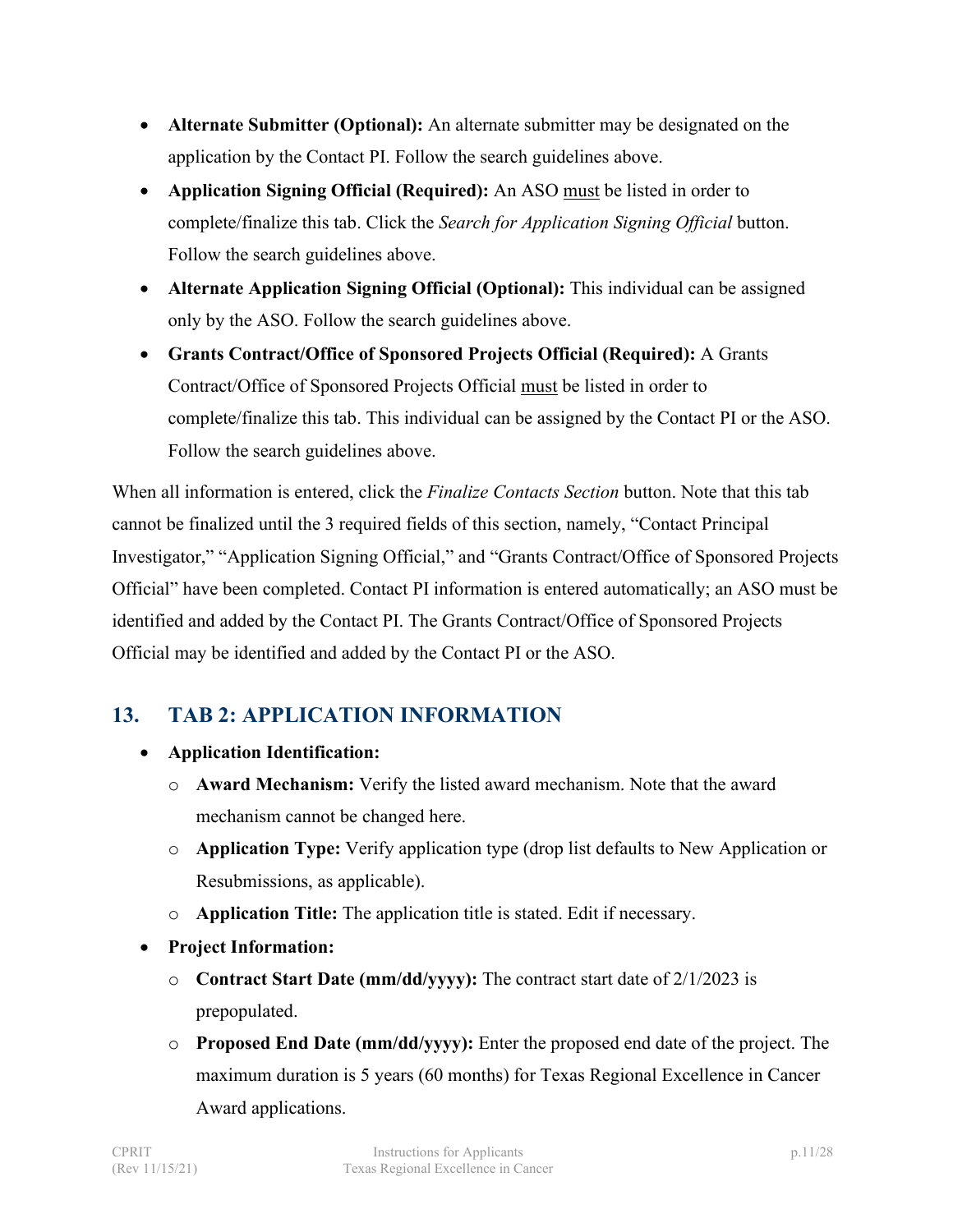#### • **Application Classification:**

- o **Research Area:** Select the research area that best describes the proposed work. Please refer to *[Appendix 1](#page-25-0)* for a detailed description of each research area.
- o **Program Focus:** Select the focus of the proposed work. Please refer to *[Appendix 2](#page-27-0)* for definition of cancer research types.
- o **Cancer Site Addressed:** Select the most relevant cancer site(s) addressed, up to a maximum of 3. If the focus of the project is not on specific cancer site(s), select All Cancers (eg, Research Training Award). The selection of cancer sites in this section assists CPRIT with reporting on cancer research that is being performed.
- **Vertebrate Animals:** Indicate whether vertebrate animals will be used.
- **Biologic/Anatomic Substances:** Indicate whether cadavers will be used. In addition, specify the use of human anatomical substances. If human anatomical substances will be used, specify if the substances are traceable to specific donors. Also, select applicable safety provisions.
- **Human Subjects:** Indicate whether human subjects will be used. Specify the gender, age, and ethnicity of the study population. Specify the method of data collection. Provide the general demographic focus. Select the type of clinical trial, if applicable.
- **State Legislative Districts:**
	- o **State Senate District:** Enter the State Senate District of your institution. Use the link provided to find this information using the applicant's institutional address.
	- o **State House District:** Enter the State Senate District of your institution. Use the link provided to find this information using the applicant's institutional address.
- **Cancellation of Applications/Awards by Granting Organization (in past 5 years):**
	- o Select whether the Contact PI is currently eligible to receive federal grant funds. If "No" is selected, provide a reason.
	- o Select whether the Contact PI had an application or award terminated for cause within the last 5 years. If yes, then select the category of Application or Award. Select the Granting Organization. Enter the Award Title, Award Number, Award Amount, and the Reason for Cancellation. Click the "Add Application/Award" link to add additional applications or awards.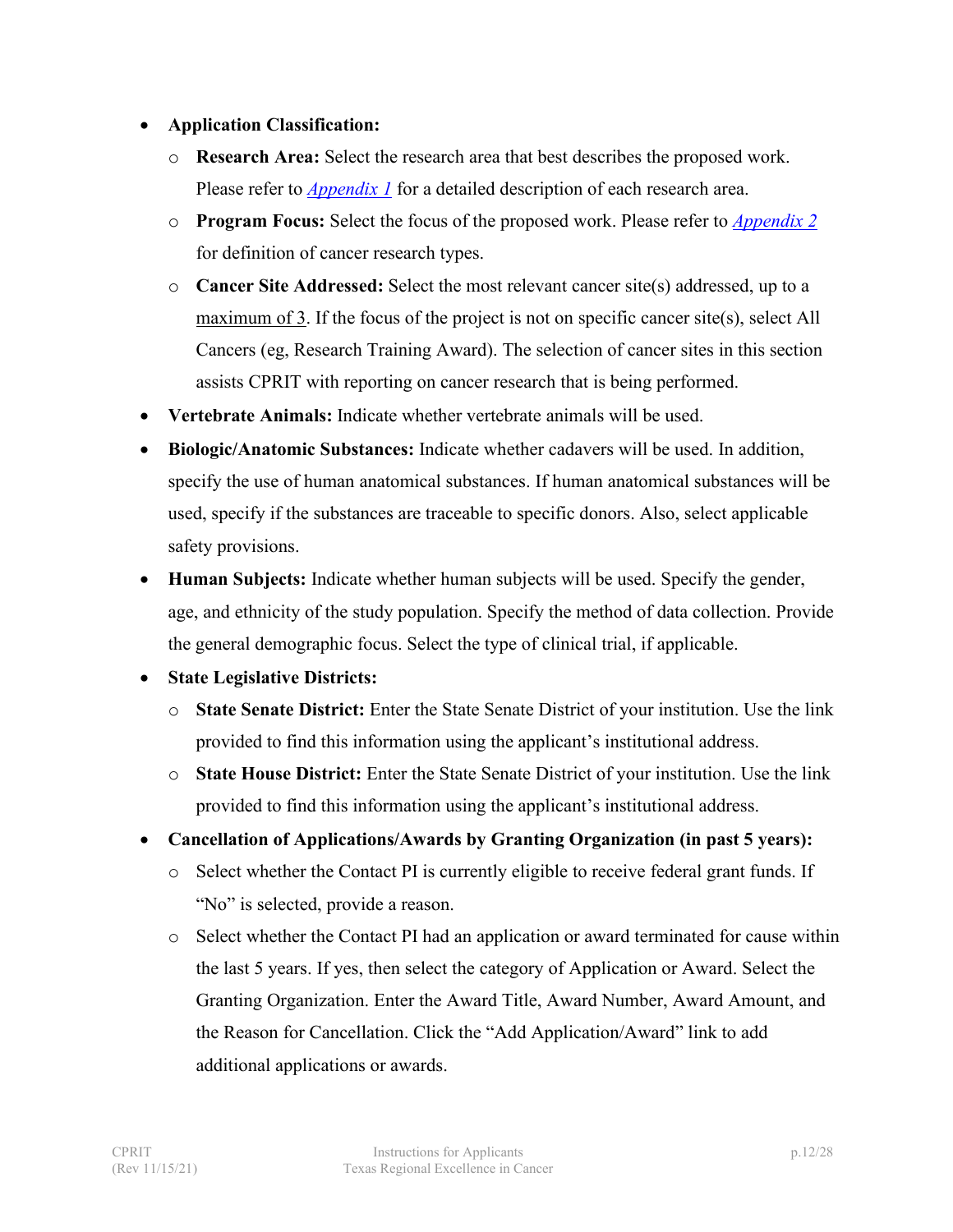#### • **Donations:**

- o Select whether the Contact PI or any individual listed on the application has made a donation, gift, or grant to CPRIT, the CPRIT Foundation, the Texas Cancer Coalition, or any nonprofit organization/entity established to benefit CPRIT.
- o If yes, then enter the name of the donor, entity name, donation amount, and date of donation. Click the "Add Donation" link to add additional donations.

#### • **CPRIT Priorities Addressed (from Statute or Texas Cancer Plan):**

o Choose the CPRIT priority addressed in the application. More than 1 priority may be selected. If choice 13 is selected, then enter the name of the research sponsor and the sponsor's priority that the application addresses.

Review the instructions and click the appropriate button (*Save Application Information as Draft* or *Finalize Application Information for ASO Approval*) to save entered application information.

**NOTE:** Application information saved "as draft" can be edited at a later time. Application information "finalized for ASO approval" can be edited only after the ASO has reset the application to draft mode at the request of the Contact PI.

# <span id="page-12-0"></span>**14. TAB 3: PROJECT PERSONNEL AND COLLABORATORS**

- **Investigators and Submitters**
	- o **Please note that the biosketch for the Contact PI must be uploaded under the**  *Required Documents* **Tab (see [section 15\)](#page-13-0). Biosketches previously uploaded in** *My Profile* **will not be included in the application.**

#### • **Project Leader, Core Resource Leader and External Advisory Committee Members**

o Enter information for all Project Leaders, Core Resource Leaders and any proposed External Advisory Committee Members (select the appropriate *Role for Application* from the drop list). Click the Save as Draft button to save additions

#### • **Project Personnel and Collaborators**

o It is your responsibility to enter information for all project personnel, paid or unpaid, including any collaborators. A collaborator is an individual who contributes to the scientific or business development or execution of the project but is not responsible for leadership or accountability for managing the project. A collaborator can be paid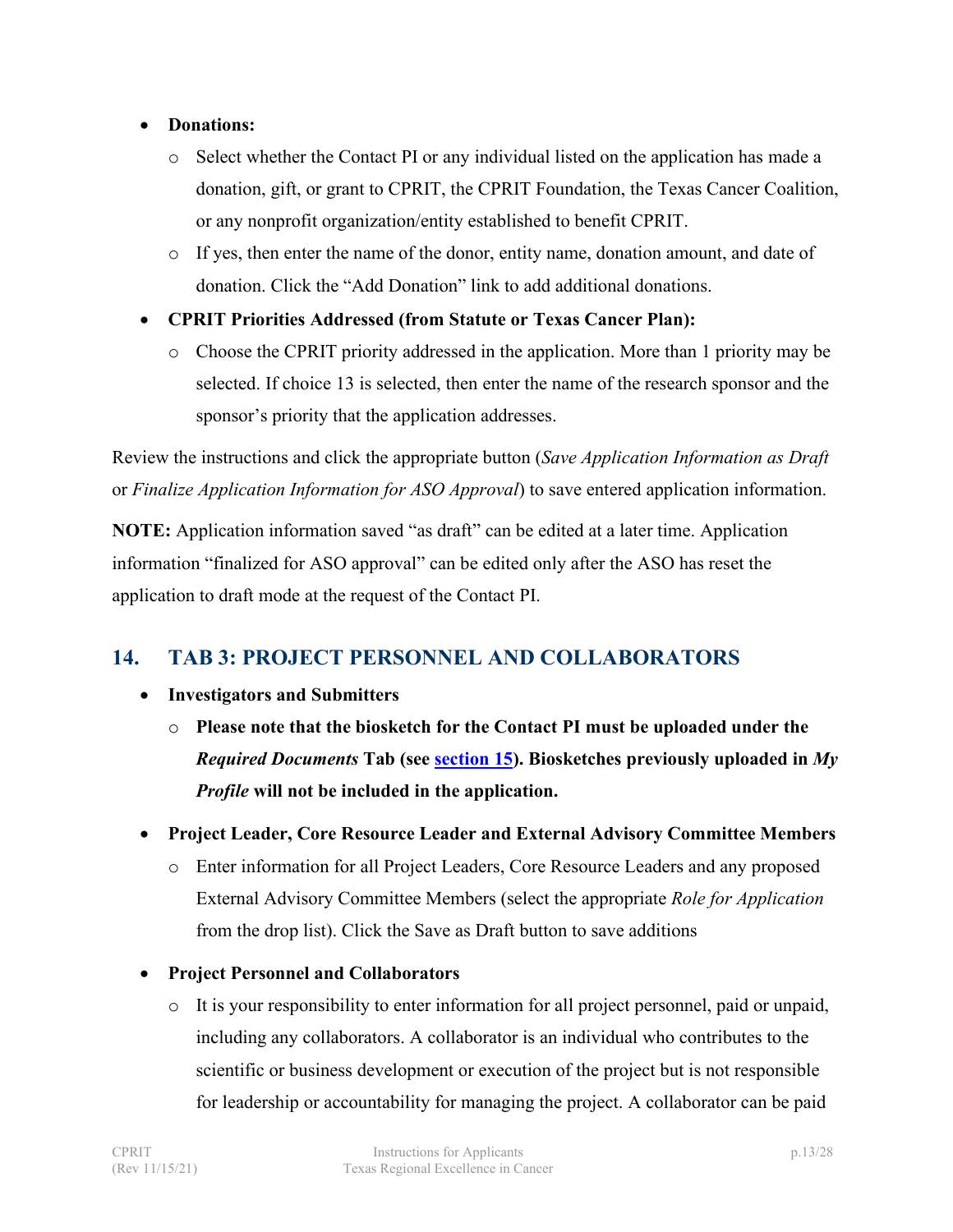or unpaid. The purpose of this section is for reviewers to be able to determine if they have any conflicts of interest with any of the listed individuals, at which point they would be required to recuse themselves from the review of the application. Select the appropriate *Role for Application* from the drop list. Click the *Save as Draft* button to save additions.

When all information is entered, click the *Finalize Project Personnel & Collaborators* button. Note that this tab can be finalized only after Tab 1 (*Contacts*) has been finalized.

# <span id="page-13-0"></span>**15. TAB 4: REQUIRED DOCUMENTS**

**NOTE:** All documents must be uploaded in PDF format only. The system will not allow upload of documents in other formats or of documents that exceed the page limits specified in the individual RFAs. Do NOT password protect documents. Do NOT submit documents that are bound together in a single PDF package.

- **Application Abstracts**: **Abstract and Significance** and **Layperson's Summary:** Enter the Abstract and Significance (5,000 characters) and Layperson's Summary (2,000 characters) of the proposed work. Character limits include letters, spaces, and punctuations. Do NOT use symbols or special characters (eg, Greek letters)—these will not be transmitted correctly. Save the entered information by clicking the *Save Application Abstracts as Draft* button. Information must be saved before any documents are uploaded below or the Abstract and Significance and/or Layperson's Summary will be lost when the upload refreshes the Web page.
- **Goals and Objectives:** Enter your goals and objectives as plain text **(**1,200 characters per goal and per objective). Goals and objectives will be reviewed during the evaluation of annual progress reports. HTML formatting, tables, charts, and diagrams are not supported. Goals and objectives may be saved as a DRAFT at any time by clicking the *Save Goals and Objectives as Draft* button. Any unsaved goals and objectives will be lost.
	- $\circ$  The TREC should support a minimum of 3 (and maximum of 5) investigator-initiated research projects. List specific goals and objectives for each year of the TREC. Up to 5 goals and 5 objectives per goal may be entered.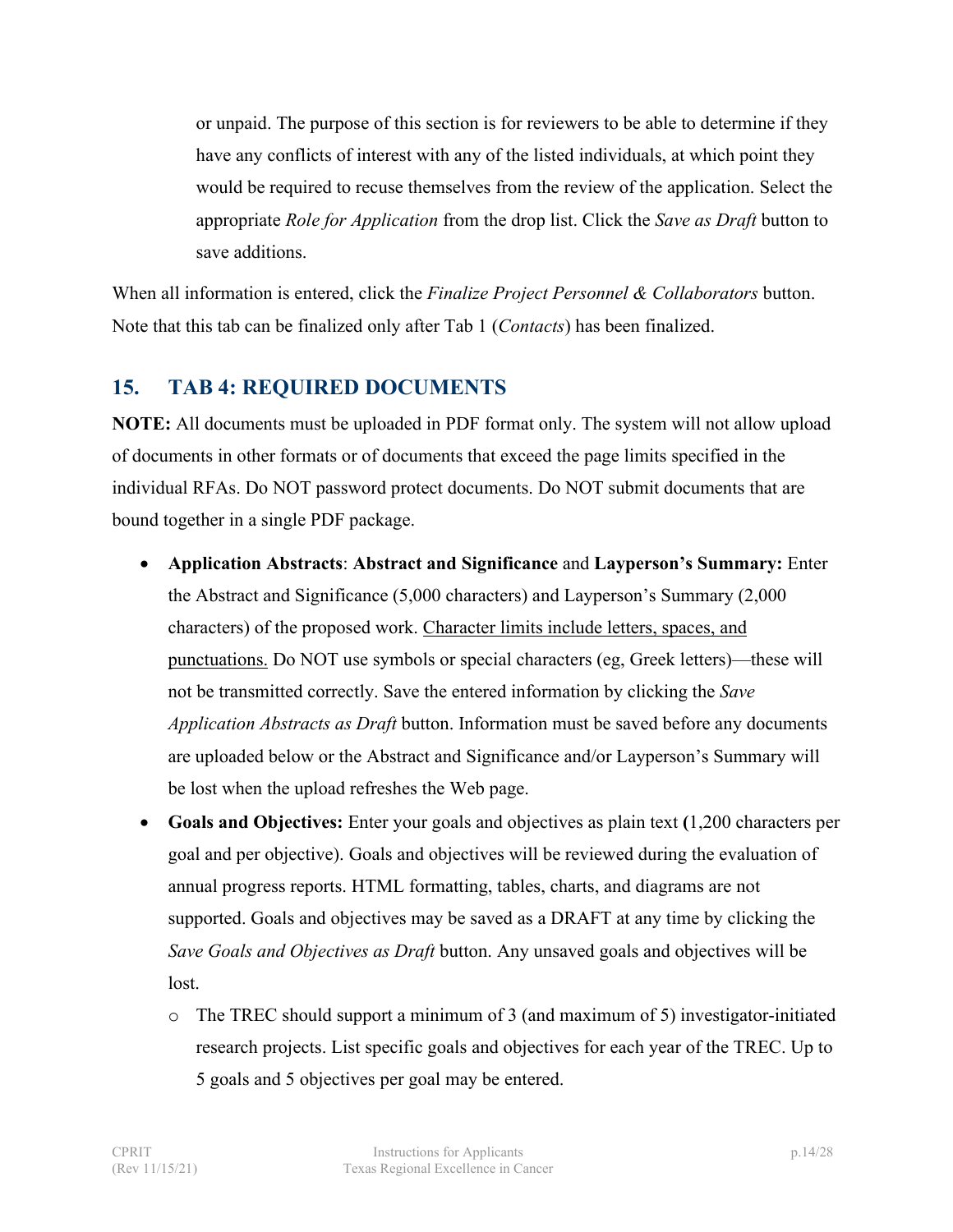- o Click the *Add Objective* link to add additional objective to a goal.
- o Click the *Add Goal* link to add additional goal.
- **Letter of Intent and Authorization Letter:** Upload the letter of intent submitted to CPRIT and the CPRIT letter authorizing the submission of the TREC application.
- **Timeline (1 page):** Upload Timeline PDF document. The Timeline will be reviewed during the evaluation of annual progress reports.
- **Resubmission Summary (1 page):** Upload the Resubmission Summary PDF document. This option is available for resubmission applications only.
- **Overall Description (up to 6 pages):** Upload the Overall Description PDF document (see RFA for details).
- **Administrative Core (up to 2 pages):** Upload the Administrative Core PDF document (see RFA for details).
- **Core Resources (4 pages each):** Upload the Core Resources PDF document (see RFA for details).
- **Research Projects to be Funded in Year 1 (4 pages each):** Upload a PDF document including the rationale, specific aims, and brief research plan for each proposed research project (see RFA for details).
- **Letters of Support (up to 2 pages each):** Upload letters of support from senior institutional officials and collaborators as PDF documents (see RFA for details). Multiple letters must be combined and submitted as a single PDF document. Applicants are strongly advised NOT to submit "appendix material," such as publications, figures, and/or data.
- **Vertebrate Animals: (1 page for each research project or core):** Upload the Vertebrate Animals PDF document (see RFA for details). If not applicable, upload a page with the following statement: "No vertebrate animals will be used."
- **Human Subjects (1 page for each research project or core):** Upload the Human Subjects PDF document (see RFA for details). If not applicable, upload a page with the following statement: "No human subjects will be used."
- **Publications/References:** Upload the Publications/References PDF document. Complete journal articles are not allowed in this section.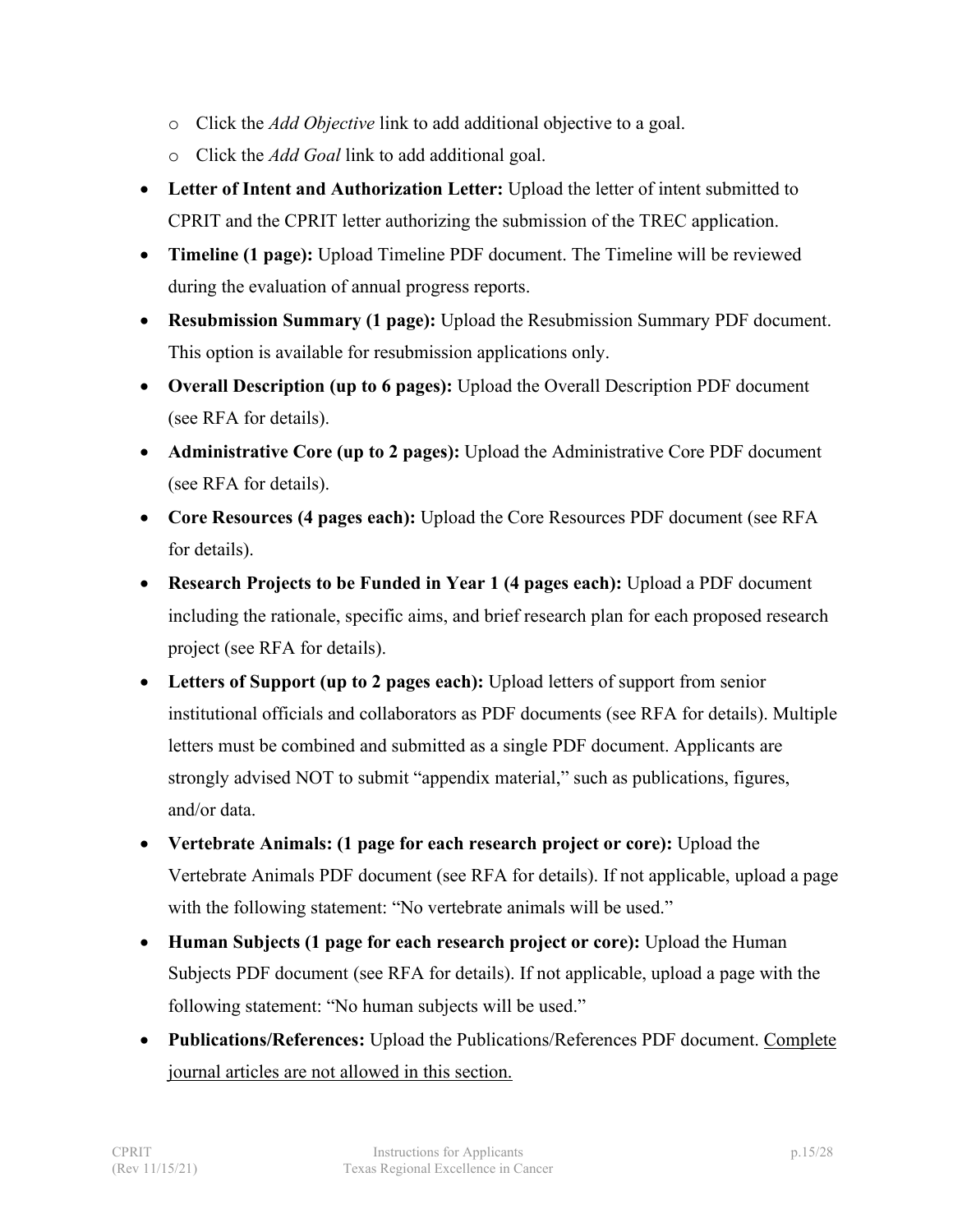- **Contact PI Biosketch:** Upload the PDF Biosketch of the Contact PI (up to 5 pages). NIH biosketches may be used.
- **Biographical sketches of Project Leaders, Core Resource Leaders and EAC Members:** Upload a PDF biosketch for the research project leaders, any core resource leader, and proposed EAC members (see RFA for details). NIH biosketches may be used.
- **Biographical sketches of additional Key Personnel (up to 5 pages each):** Upload a PDF biosketch for any additional key collaborators or advisors from other Texas institutions (see RFA for details). NIH biosketches may be used.
- **Current and Pending Support:** For the Contact PI, research project leaders, and core facility leaders, upload their current and pending support (use the template posted under the *Summary* tab) and see the RFA for additional details. Multiple documents must be combined and submitted as a single PDF document.
- **Institutional/Collaborator Support and/or Other Certification (up to 4 pages each):** If desired, upload letters of institutional and/or collaborator support and other certification documents. Multiple letters/files must be combined and submitted as a single PDF document. Applicants are strongly advised NOT to submit "appendix material," such as publications, figures, and/or data.
- **Budget Justification:** Upload the Budget Justification PDF document. Provide a detailed justification of the budget for each component of the TREC over the entire proposed period of support for all charge categories: personnel (salaries and fringe benefits), travel, equipment, supplies, consultant charges, contractual (subaward/consortium) charges, research-related subject charges, other expenses (including animal care charges), and indirect charges (see RFA for details). Each subaward must itemize project charges for all charge categories. (see also [section 16.4\)](#page-20-0)
- **Summary Statement of Previous Application:** (Applicable for Resubmissions only.) If a summary statement was prepared for the previous application, it will be automatically uploaded as part of a resubmission application. If a summary statement was not prepared, no document is uploaded.

When all information is entered, click the *Finalize Required Documents* button.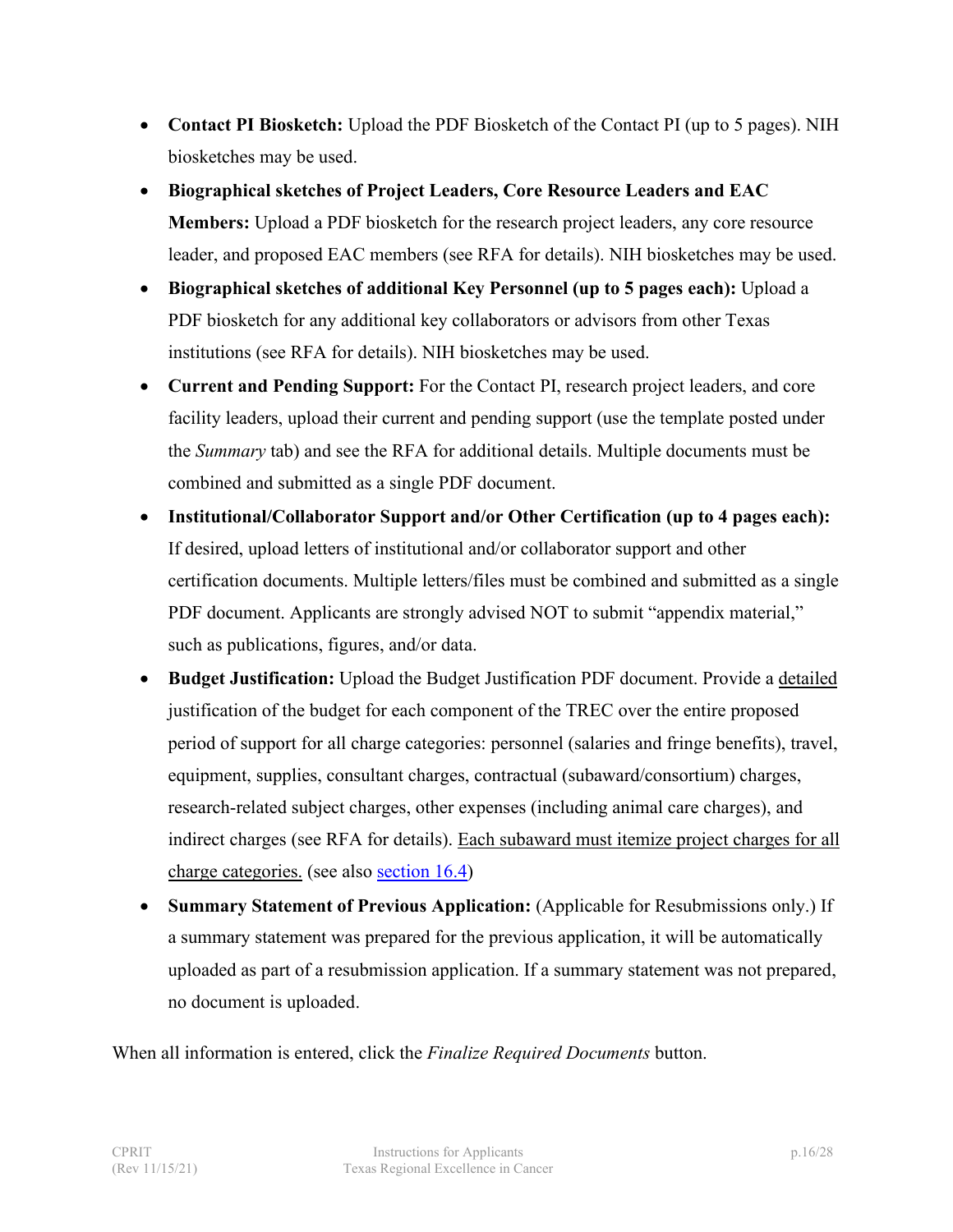#### <span id="page-16-0"></span>**16. TAB 5: BUDGET**

# **This tab should include only the amount requested from CPRIT; do NOT include the amount of the matching funds.**

The Budget section is composed of 4 subtabs:

- 1. Budget for All Project Personnel
- 2. Detailed Budget for Year 1
- 3. Budget for Entire Proposed Period of Performance
- 4. Budget Justification

All 4 subtabs must be completed to finalize this section. A detailed budget for the first year of the project is required. For Texas Regional Excellence in Cancer Awards, applicants may request up to \$1,200,000 annually over 60 months, inclusive of both direct and indirect charges.

**NOTE:** Some or all of the following buttons appear on each subtab:

**Previous** = Move to the previous subtab

 $Next = Move to the next subtab$ 

**Save Budget as Draft** = Save entered information

#### **Finalize Budget for ASO Approval =** Finalize section

The *Previous* and *Next* buttons allow the user to move between subtabs while retaining entered information for as long as the user is on the *Budget* tab. Information entered on any subtab is NOT saved until the *Save Budget as Draft* button is clicked. Moving to another tab without saving will result in loss of any unsaved changes.

Expenses in the proposed budget must be categorized as personnel, fringe benefits, travel, equipment, supplies, contractual, other, and indirect costs. Information on the expenses associated with these budget categories and allowable costs can be found in Chapters 9 and 10 of the *[CPRIT Policies and Procedures Guide](https://www.cprit.state.tx.us/grants-funded/grantee-resources/)*. The guide's expense classifications in each budget category carry over to the quarterly financial status report that must completed for every funded project and approved by CPRIT. If for any reason an expense is not categorized correctly in the budget of an application that becomes an approved project, that expense will have to be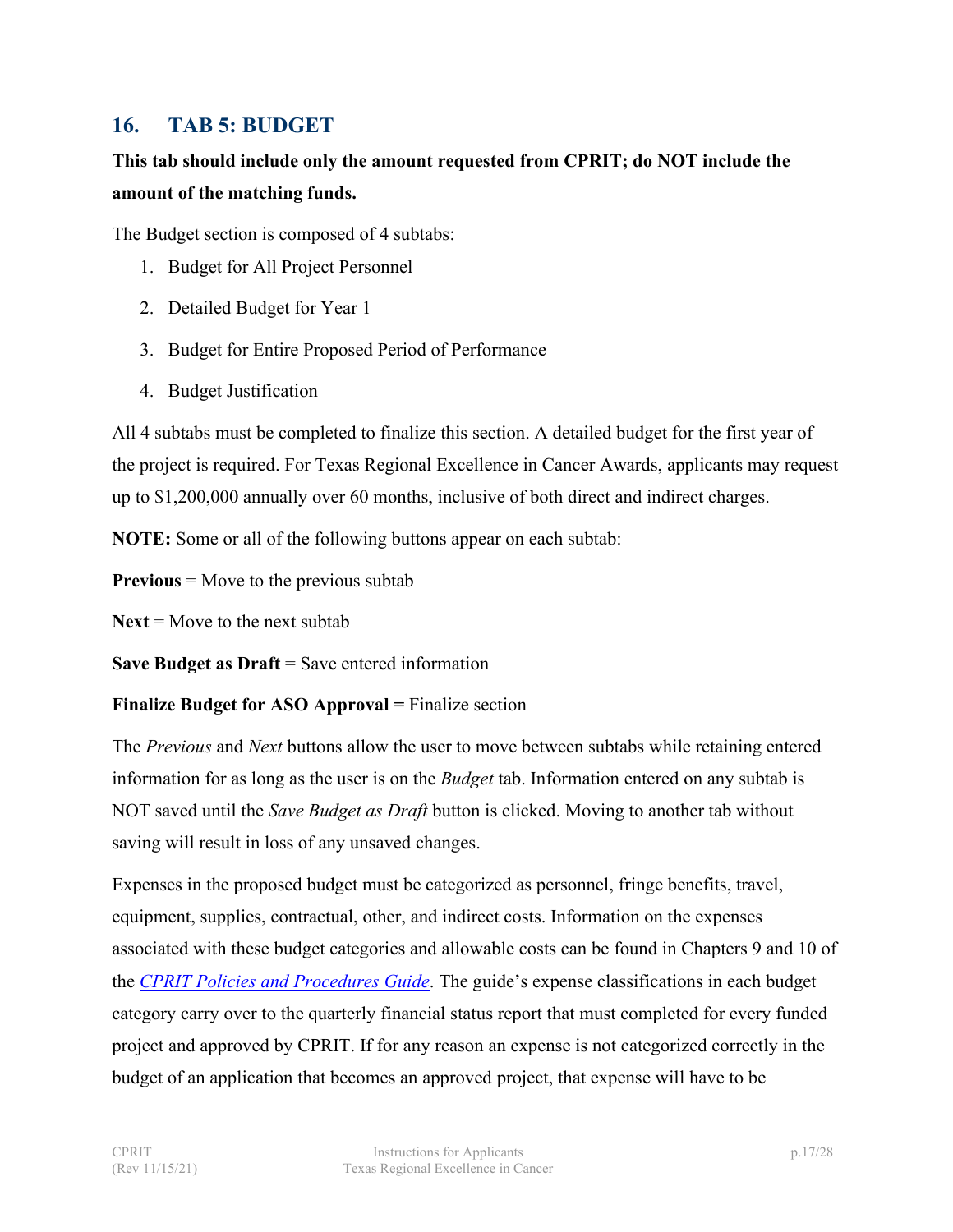recategorized to conform to CPRIT's requirements and be approved in a quarterly financial status report.

#### <span id="page-17-0"></span>**16.1. Budget for All Project Personnel (use Web form provided)**

Provide a detailed budget for all project personnel for each component of the TREC for the entire proposed period of support, including salaries and benefits. Up to \$200,000 annually can be requested to support new faculty recruits to the institution. Complete the requested information.

**First Name** and **Last Name:** The Contact PI's name is prepopulated. Enter names of other individuals, as necessary. Additional rows will autoappear once text is entered into the existing last row.

**Role on Project:** The Contact PI's role is prepopulated. Enter roles of other individuals, as necessary.

**Type of Appointment (Months):** For each individual listed, enter his or her appointment type (eg, 6-month, 9-month, 12-month appointment).

**Annual Base Salary:** For each individual listed, enter his or her institutional base salary. The salary cap for CPRIT awards for FY 2023 (September 1, 2022, through August 31, 2023) is \$200,000; see [section](#page-20-1) 16.5 Salary Cap.

**Effort on Project:** For each individual listed, enter his or her percent effort on the project. Note that the Contact PI and project leaders must commit to a minimum level of effort of 20% FTE.

**Salary Requested:** After entering the information in these categories, click "Calc" to autocalculate the requested salary. TREC funds may be used to support effort of up to 10% FTE for faculty leaders of TREC components. Note if the TREC plans to support the recruitment of faculty, discuss how priorities for new faculty recruitment are determined and how the recruitment funds (up to \$200,000/year) will be deployed. Also, discuss the institutional commitments to the proposed faculty recruitment(s).

**Fringe Benefits:** For each individual listed, his or her institutional fringe benefits must be calculated based on direct *Salary Requested*. Fringe benefits may not exceed 35% of the salary requested (a warning will be displayed).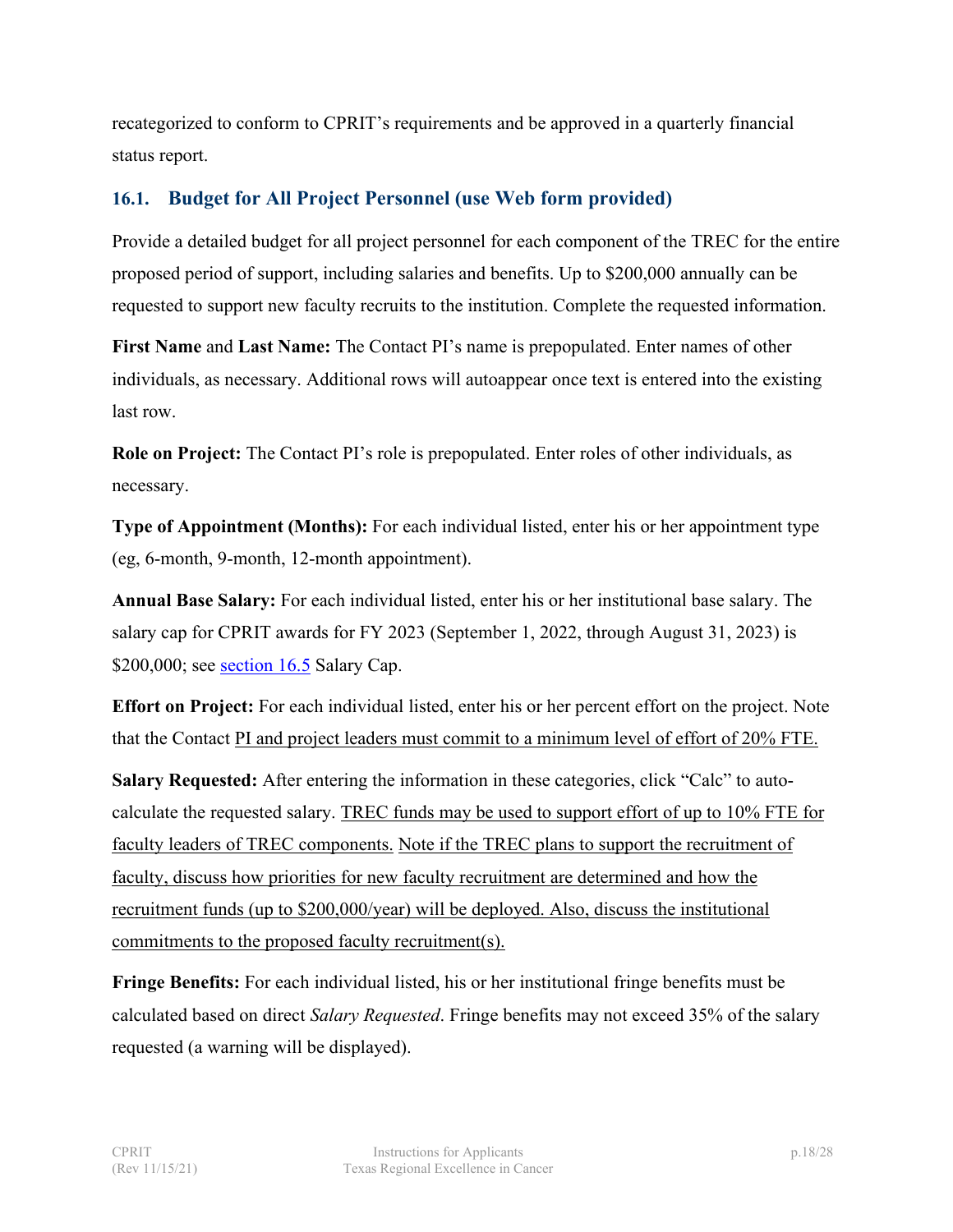#### <span id="page-18-0"></span>**16.2. Detailed Budget for Year 1**

Provide a detailed budget for each component of the TREC for the first year of the project, including supplies, equipment, patient care costs, animal care costs and other expenses.

**Travel:** Requests for funds for travel to scientific/technical meetings, travel for external advisory council members and travel to collaborating institutions are appropriate for this funding mechanism. CPRIT funds may be used to send up to 2 people to CPRIT's biennial conference. CPRIT cannot support patient-related travel charges. International travel requires approval prior to the travel occurrence through either the application or the submission of a request after a project is funded.

**Equipment (400-character limit):** Itemize each piece of equipment having a useful life of more than 1 year and an acquisition charge of \$5,000 or more per unit that is anticipated to be purchased for use in the project. Each piece of equipment must be approved by CPRIT in the application or after the project is funded. If the project is funded, approval may be requested during the period a grant is active and will be considered on a case by case basis. However, any proposed equipment purchase in an application removed by a peer review panel will not be reconsidered if the project is funded.

**Construction and Renovation** funds are not an appropriate request for this funding mechanism. **Supplies (800-character limit):** Itemize costs for research materials, consumable office supplies, and tangible equipment with a cost under \$5,000.

**Contractual (Subaward/Services Contracts)** (**400-character limit**)**:** Subawards with collaborating institutions to provide access to mentor and technical and content expertise are permitted. Itemize each subaward, consulting service contract, and service contract directly related to the project such as those for contract research organizations or other specialized services. For the purposes of the budget, these are all considered subcontracts. Provide direct contract costs only. Any indirect costs charged on a subcontract must be categorized as an *Indirect Cost* and are calculated in the overall 5% indirect cost limitation. Each subcontract must be itemized in the *Budget Justification* subtab by providing project charges for personnel, travel, equipment, supplies, and other expenses.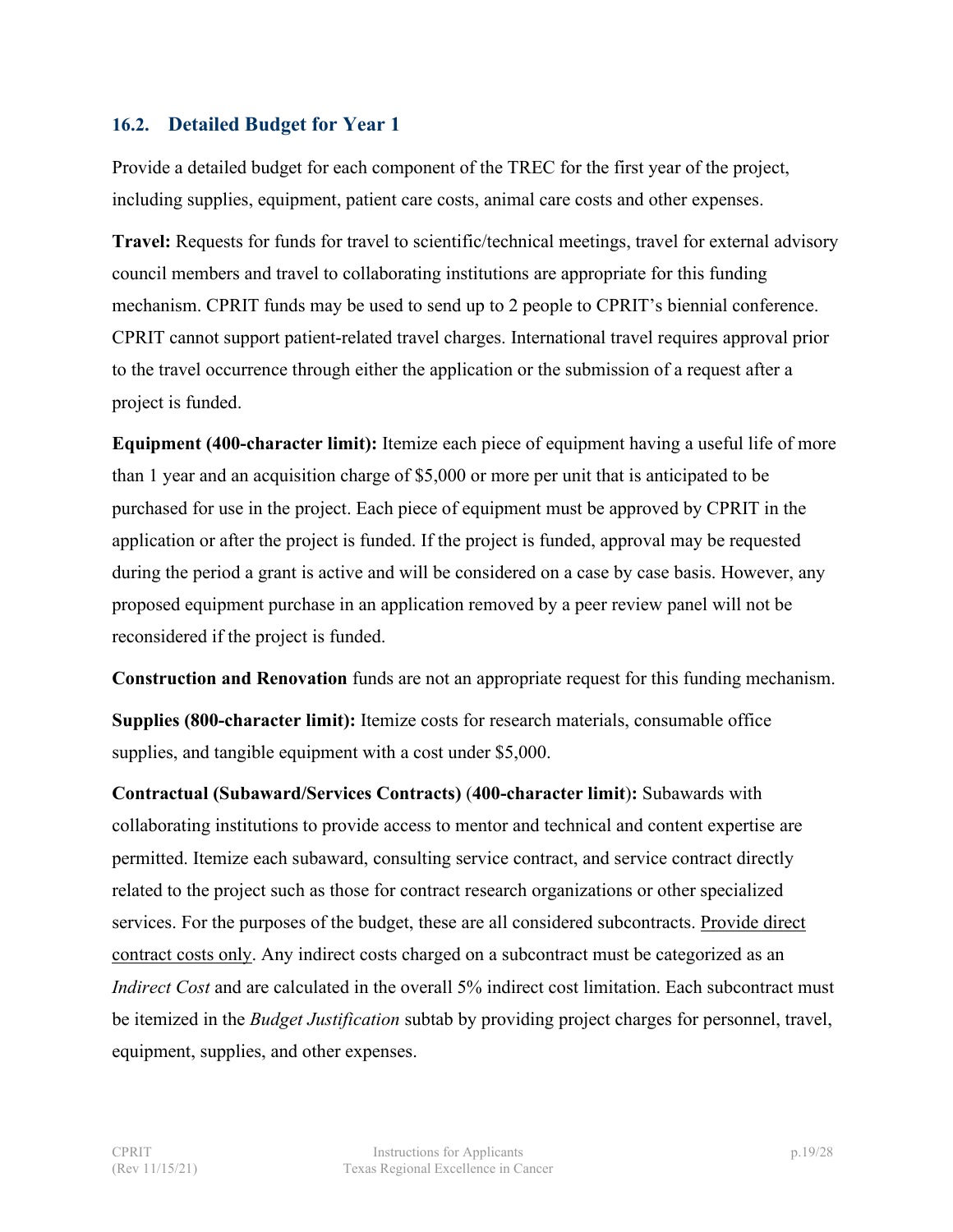**Other (800-character limit):** Itemize other project-associated expenses such as the organization's costs for the participation of human subjects in clinical trials or animal care charges for animal studies that will not be paid through a contractual arrangement. Funds can be used to pay for any patient care costs outlined in the RFA as well as patient participation incentive gift cards or direct paid transportation services; however, grant funds cannot be used to reimburse a patient or pay for travel expenses or other participation expenses of a patient participating in a clinical trial at this time.

**Indirect Costs:** Texas state law limits the amount of award funds that may be spent on indirect costs to no more than 5% of the total award amount (or 5.263% of the direct costs).

*Total Indirect Charges for Year 1* (line D) should not exceed 5% of the *Total Charges for Year 1* (line E). As an example, for a total award of \$100,000, indirect charges may not exceed \$5,000; direct charges would be \$95,000.

Calculate as follows: Total Indirect Charges = (Total Direct Charges/0.95) – Total Direct Charges.

**Note on Subaward contracts:** Subawards may recover up to the maximum of 5% in indirect charges of the total requested subaward amount. However, any indirect charges recovered in a subaward count toward the overall 5% indirect cost limitation of the funded award. Therefore, the primary institution completing the application must ensure that all indirect costs are calculated correctly in the total amount requested. If a project is funded, the primary institution receiving the award must manage the subaward contract costs including the allowable indirect costs.

#### <span id="page-19-0"></span>**16.3. Budget for Entire Proposed Period of Performance**

Amounts for *Budget Year 1* will be autopopulated based on the information provided on the previous subtabs, namely, *Budget for All Project Personnel* and *Detailed Budget for Year 1*. For each additional year of support requested, enter the budget requested for personnel charges and other applicable direct charges. Fringe benefits may not exceed 35% of the salary (a warning will be displayed). Adjustments of up to a 3% annual increase for salary and other categories are permitted for additional years. A 3% salary increase for each year after year 1 is permitted up to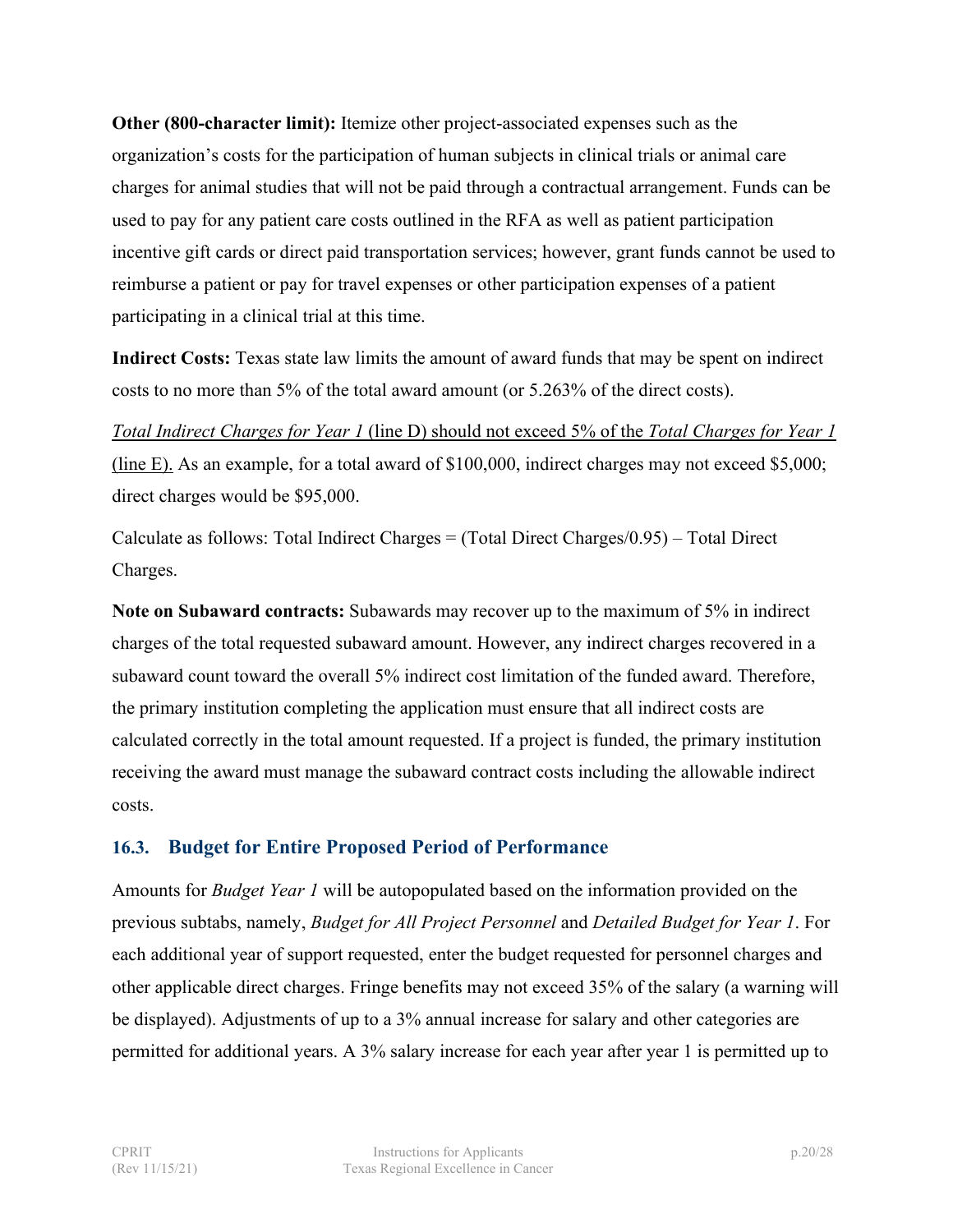the cap of \$200,000. The salary cap [\(section](#page-20-1)  $16.5$ ) may be revised every year at CPRIT's discretion.

Enter the indirect charges for each additional year of support requested. *Total Indirect Charges* (line D) should not exceed 5% of the total requested award amount for that year (sum of lines C and D).

#### <span id="page-20-0"></span>**16.4. Budget Justification**

Provide a detailed justification of the budget for the entire proposed period of support for all budget categories: Personnel (salaries and fringe benefits), travel, equipment, supplies, contractual charges, other expenses, and indirect charges. **Each subaward must itemize project** 

#### **charges for all budget categories.**

**If you uploaded this document under Tab 4 (***Required Documents***) (see [section 15\)](#page-13-0) you can click on the link directing you to your uploaded file. If you have not uploaded this document yet, please click on the link that will direct you to Tab 4 (***Required Documents***) where you can upload this file (see [section 15\)](#page-13-0).**

#### <span id="page-20-1"></span>**16.5. Salary Cap**

The salary cap for CPRIT awards in FY 2023 (September 1, 2022, through August 31, 2023) is \$200,000. Thus, the maximum direct salary support an individual can request is up to \$200,000 of his or her institutional salary based on effort on a project. Note: Salary does not include fringe benefits and/or facilities and administrative costs, also referred to as indirect costs (See RFA for details).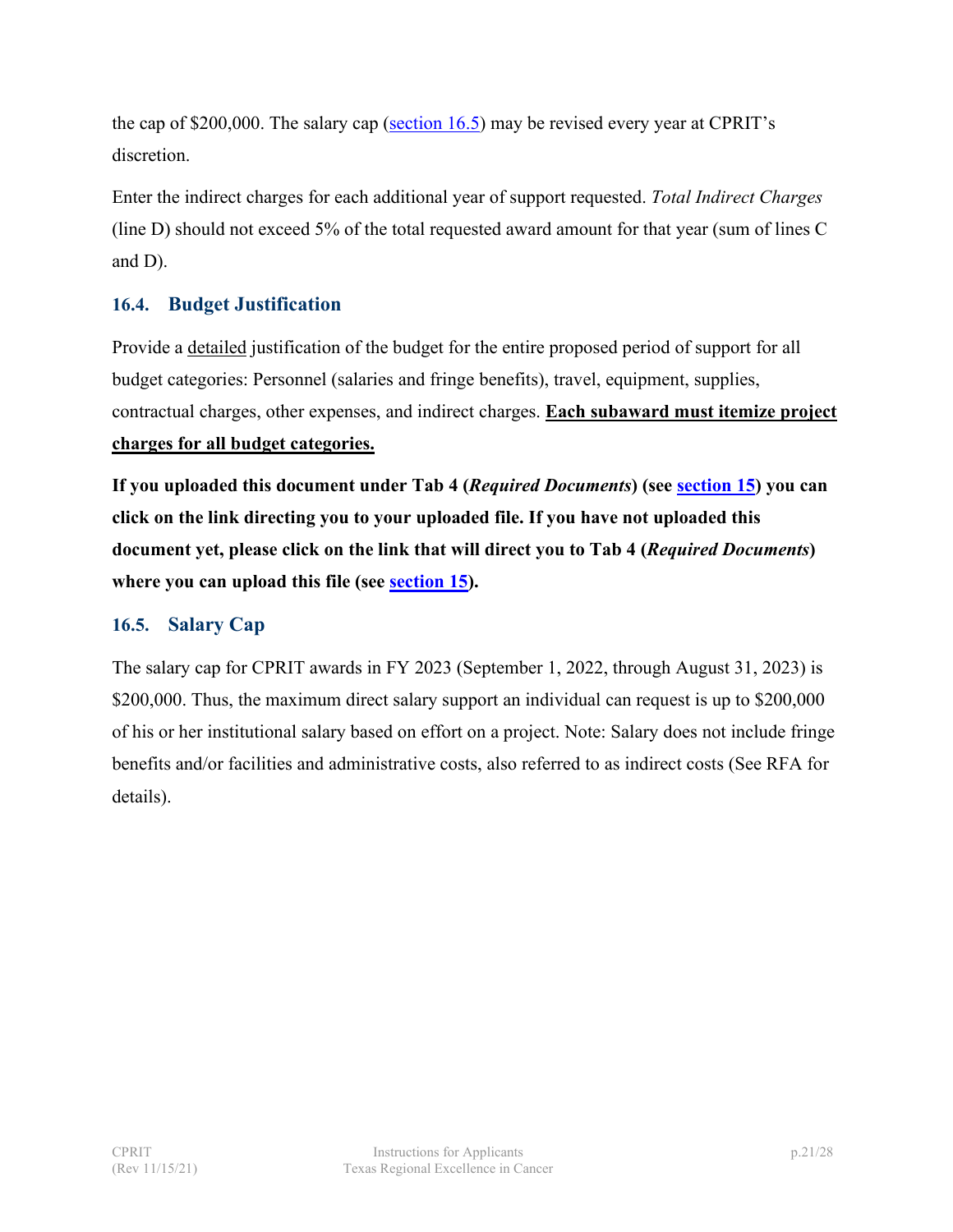The following table outlines the salary cap guidelines; note that the maximum salary for levels of effort below 100% is proportionate to the allowable direct salary (see the third line in the table as an example). Institutional fringe benefits should be calculated based on the direct salary support requested.

| <b>Base institutional salary</b><br>(full-time calendar appointment) | <b>Effort</b> on<br>project | Maximum direct salary support that<br>would be requested by the applicant |
|----------------------------------------------------------------------|-----------------------------|---------------------------------------------------------------------------|
| Less than $$200,000$                                                 | $1\% - 100\%$               | Up to base salary                                                         |
| More than \$200,000<br>$(eg, \$300,000)$                             | 100%                        | \$200,000                                                                 |
| More than \$200,000<br>$(eg, \$300,000)$                             | 50%                         | \$100,000                                                                 |

# <span id="page-21-0"></span>**17. TAB 6: FINAL REVIEW & SUBMIT**

When Tabs 1 through 5 have been completed and finalized by the applicant, the status of the application is set to "PENDING ASO APPROVAL." The ASO will then receive email notification to review, approve, and submit the application to CPRIT. Only the ASO is authorized to officially submit the application. The ASO must log in to the system and click the appropriate application ID number listed under his/her *My Applications* page. To submit the application, the ASO must enter his or her password and click the *Approve and Submit Application* button. The ASO will then be asked to click the *Continue* button to submit the application. After the application has been submitted, the status of the application on the *My Applications* page (and on all tabs of that application) will be "ASO APPROVED AND SUBMITTED." The ASO at the Contact PI's institution must submit the application by the submission deadline: **September 8, 2022, 4 PM central time.**

# <span id="page-21-1"></span>**18. PROVIDED TEMPLATES**

Applicants must use the provided template to prepare and submit the following documents:

• Current and Pending Support (.doc, .PDF)

A template is provided for biographical sketches but an NIH biographical sketch may be used if desired.

Templates are posted under the *Summary* tab and are available in .doc and .PDF format.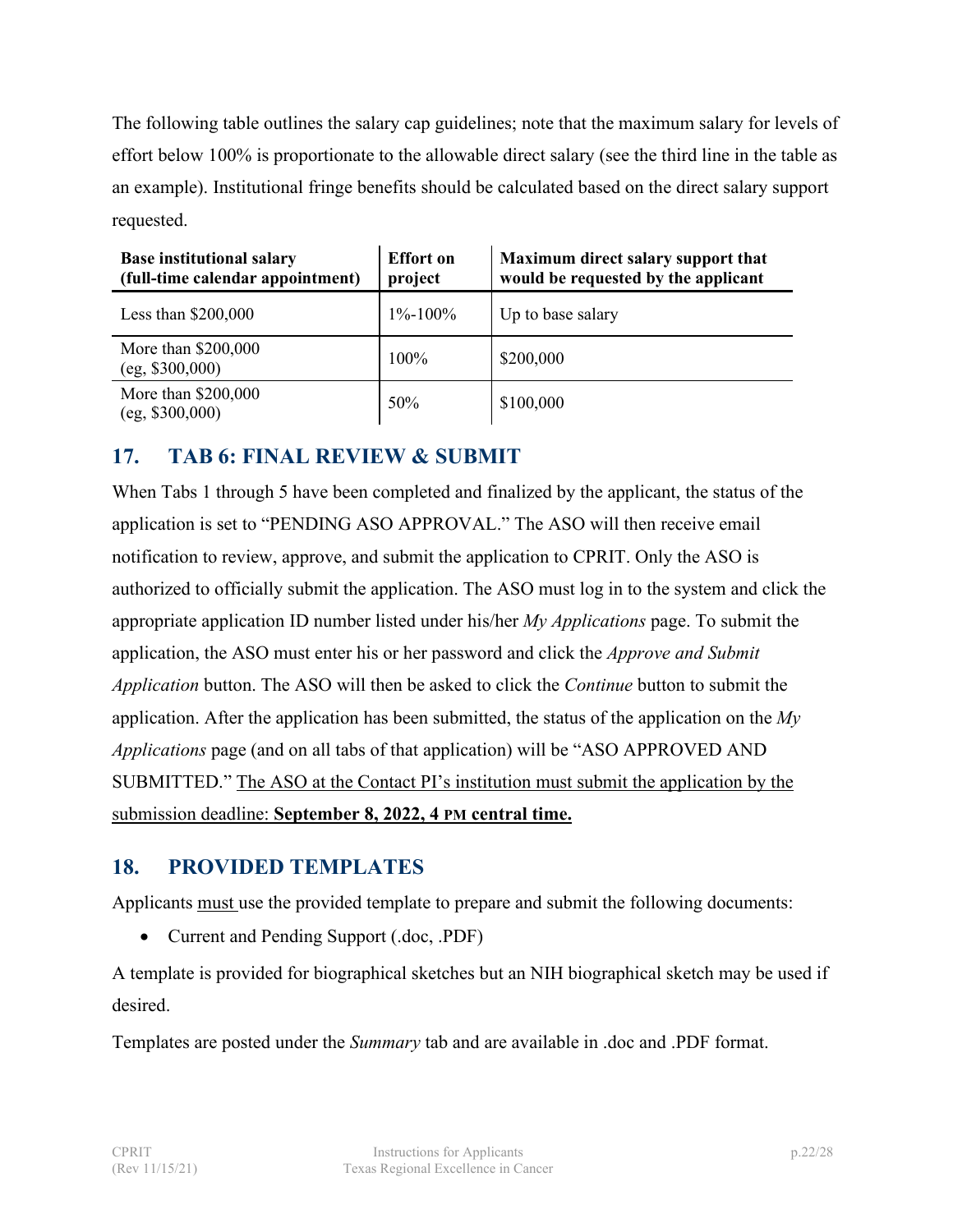#### <span id="page-22-0"></span>**19. VERTEBRATE ANIMALS/HUMAN SUBJECTS**

Whenever vertebrate animals or human subjects are part of a CPRIT-funded project, a copy of the recipient organization's Institutional Review Board (IRB) and/or Institutional Animal Care and Use Committee (IACUC) approval must be provided to CPRIT before funding can be released. For multiyear projects, annual confirmation of IRB or IACUC approval is required. This information is not required at the time of submission of the application.

# <span id="page-22-1"></span>**20. FORMATTING INSTRUCTIONS**

All sections of the application should be written in clear and legible text and must follow the guidelines described below. Applicants are advised to use font sizes, font faces, line spacing, page sizes, and page margins that permit easy readability of the application text. Every attempt should be made to keep files sizes to a minimum (see *Scanning Resolution* below). Applications that do not meet these guidelines are subject to administrative withdrawal.

Formatting guidelines for all submitted CPRIT applications are as follows:

- **Language:** English
- **Document Format:** PDF only
- **Font Type/Size:** Arial (11 point), Calibri (11 point), or Times New Roman (12 point)
- **Line Spacing:** Single
- **Page Size:** 8.5 x 11 inches
- **Margins:** 0.75 inch, all directions
- **Color and High-Resolution Images:** Images, graphs, figures, and other illustrations must be submitted as part of the appropriate submitted document. Applicants should include text to explain illustrations that may be difficult to interpret when printed in black and white.
- **Scanning Resolution:** Images and figures must be of lowest reasonable resolution that permits clarity and readability. Unnecessarily large files will NOT be accepted, especially those that include only text.
- **References:** Applicants should use a citation style that includes the full name of the article and that lists at least the first 3 authors. Official journal abbreviations may be used. An example is included below; however, other citation styles meeting these parameters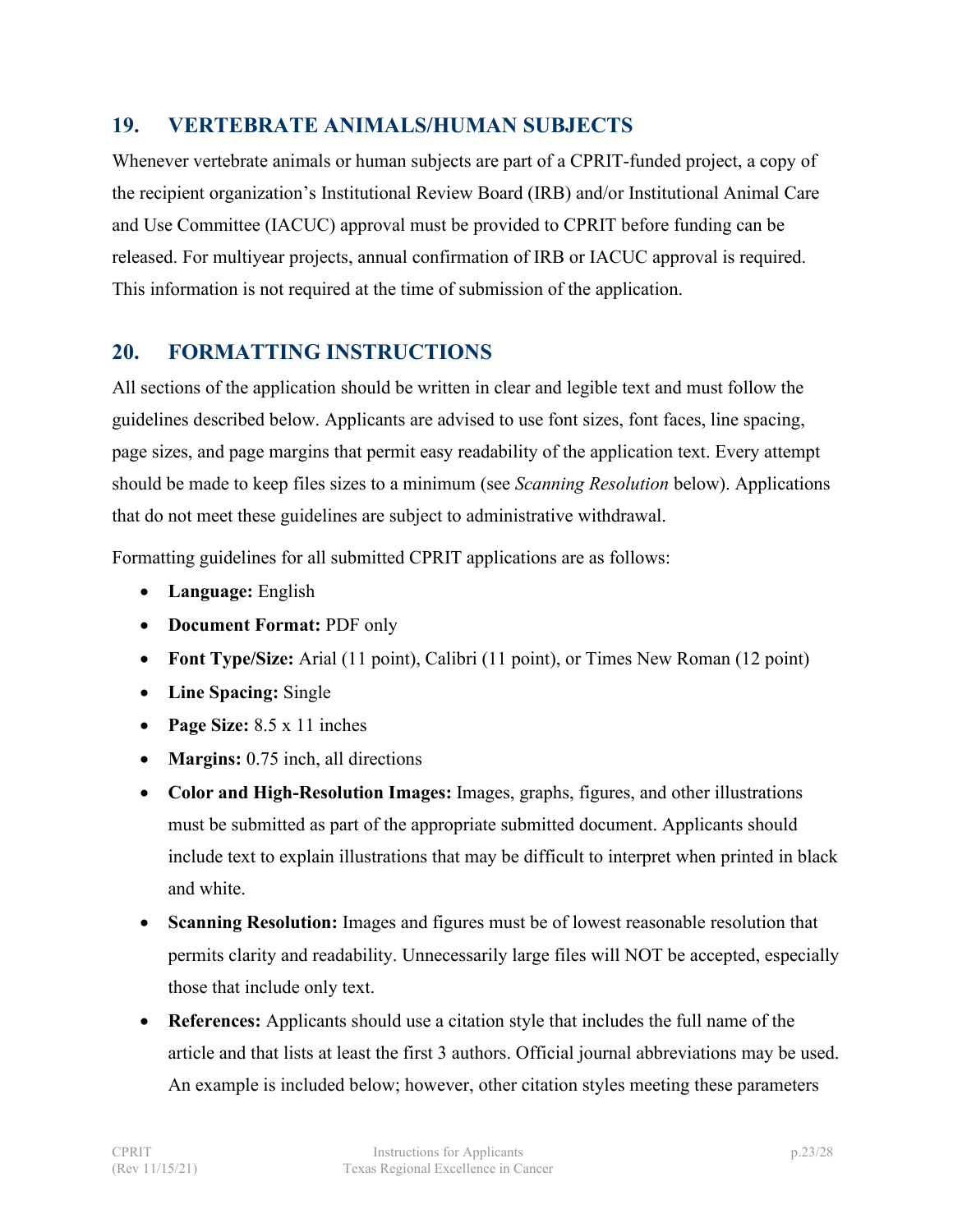are also acceptable as long as the journal information is stated. Include URLs of publications referenced in the application.

Smith, P.T., Doe, J., White, J.M., et al (2006). Elaborating on a novel mechanism for cancer progression. *Journal of Cancer Research*, 135: 45-67.

- **Internet URLs:** Applicants are encouraged to provide the URLs of publications referenced in the application; however, applicants should not include URLs directing reviewers to websites containing additional information about the proposed research.
- **Headers and Footers:** These should not be used unless they are part of a provided template. Page numbers may be included in the footer (see following point).
- **Page Numbering:** Add page numbers in the footer for each document that is uploaded as a PDF. Restart the page numbering at 1 for each document. Pages should be numbered at the bottom right corner of each page.
- **All attachments that require signatures must be filled out, printed, signed, scanned, and then uploaded in PDF format.**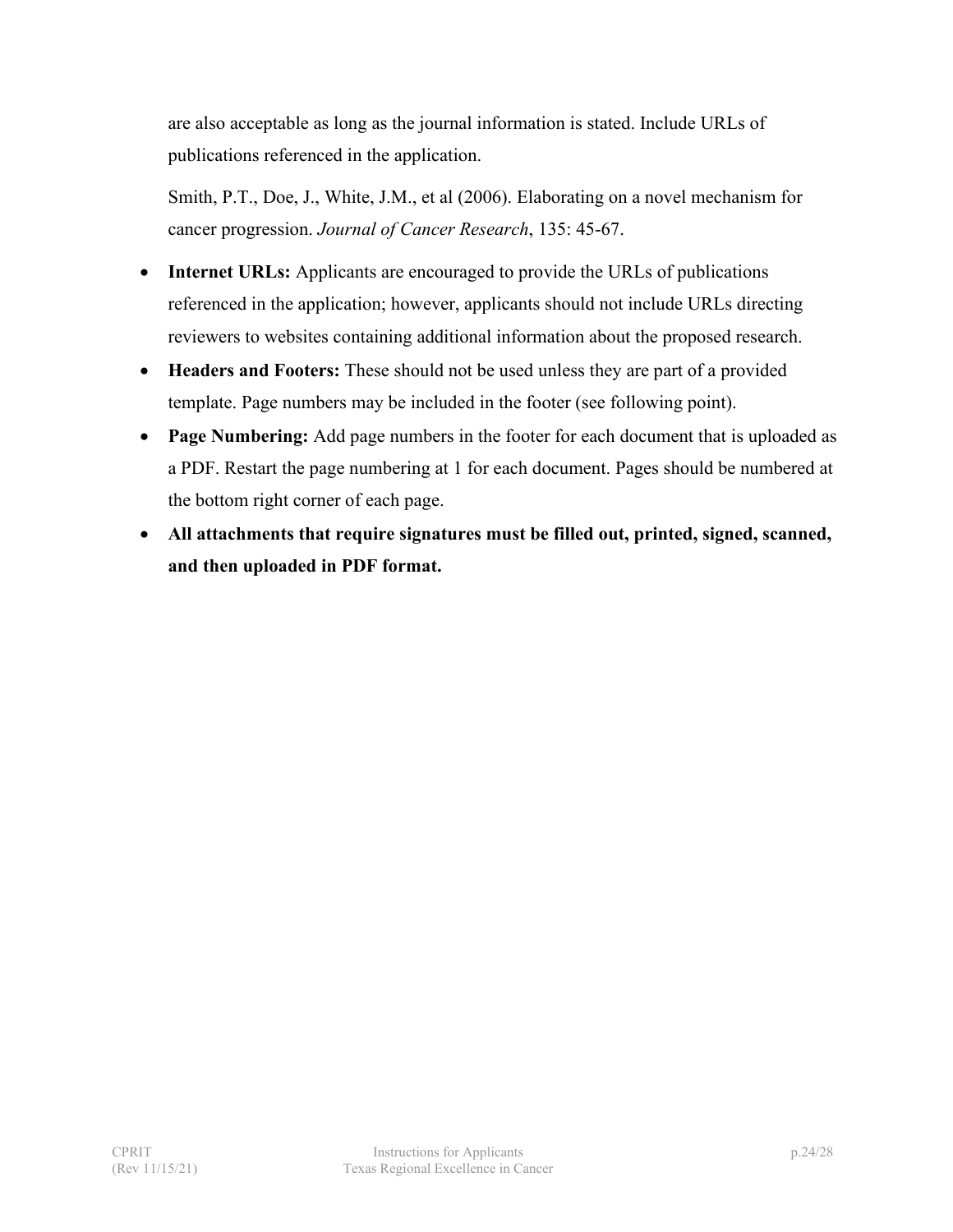# <span id="page-24-0"></span>**21. CONTACT INFORMATION**

#### <span id="page-24-1"></span>**21.1. Helpdesk**

Helpdesk support is available for technical questions regarding user registration and online submission of applications. Queries submitted via email will be answered within 1 business day. Helpdesk staff are not in a position to answer questions regarding scientific aspects of applications.

| <b>Hours of operation:</b> | Monday through Friday, 8 AM to 6 PM central time |
|----------------------------|--------------------------------------------------|
| Tel:                       | 866-941-7146                                     |
| <b>Email:</b>              | Help@CPRITGrants.org                             |

#### <span id="page-24-2"></span>**21.2. Scientific and Programmatic Questions**

Questions regarding the CPRIT program, including questions regarding this or other funding opportunities, should be directed to the CPRIT Director of Academic Research.

| Tel:          | 512-305-8491                                       |
|---------------|----------------------------------------------------|
| <b>Email:</b> | $res\{acp}$ research ( <i>a</i> ) coprit.texas.gov |
| Website:      | www.cprit.texas.gov                                |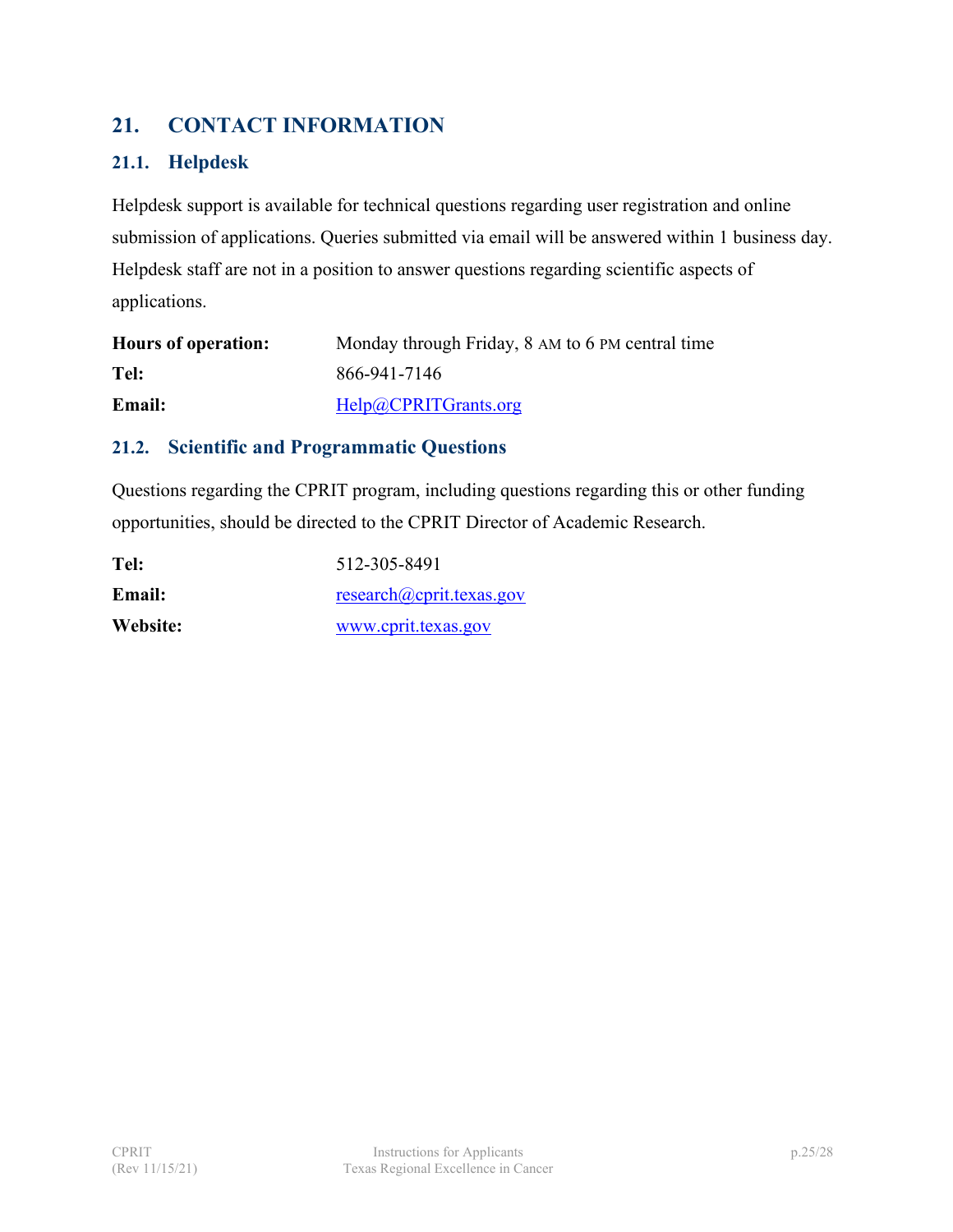# <span id="page-25-0"></span>**Appendix 1: DESCRIPTION OF RESEARCH AREAS**

In [Tab 2](#page-10-0) (*Application Information/Application Classification*) the applicant is required to select a research area that best describes the proposed work. Descriptions of research areas are the following:

- **Cancer biology:** Research on the biology of how cancer starts and progresses, as well as normal biology relevant to these processes. Examples include oncogenes and suppressor genes, epigenetics, DNA repair, growth factors, signaling pathways, cancer immunology, microenvironment, and tumor progression and metastasis.
- **Cancer control, survivorship, and outcomes research:** Research in this category covers a broad range of areas, including patient care and pain management, cancer surveillance, cancer disparities research, quality of life for patients with cancer and their families, identification and reduction of late effects of cancer treatment, education and communications that reduce cancer risk, health services research, and attitudes and belief systems that affect cancer control.
- **Childhood and adolescent cancer**
- **Computational biology and analytic methods**
- **Early detection, diagnosis, and prognosis:** Identification and testing cancer markers and imaging methods detecting and/or diagnosing cancer as well as predicting the outcome or chance of recurrence. Examples include discovery of markers and/or technologies for use in cancer detection and diagnosis and/or prognosis, animal trials and clinical human trials, tumor response to therapy, risk assessment, screening methods, informatics and informatics networks, and biostatistics.
- **Etiology:** Research on the causes of cancer—genetic, environmental, and lifestyle factors and their interactions. Examples include environmental chemicals, hormone-disrupting agents, gene-environment interactions, microbial agents, radiation exposure, and genetic polymorphisms that affect carcinogen metabolism.
- **Prevention:** Identification of interventions that reduce cancer risk. Examples include chemoprevention, vaccines to prevent cancer, behavioral modifications that reduce cancer risk, studies on energy balance and dietary factors associated with cancer risk, and identification of cancer risk factors.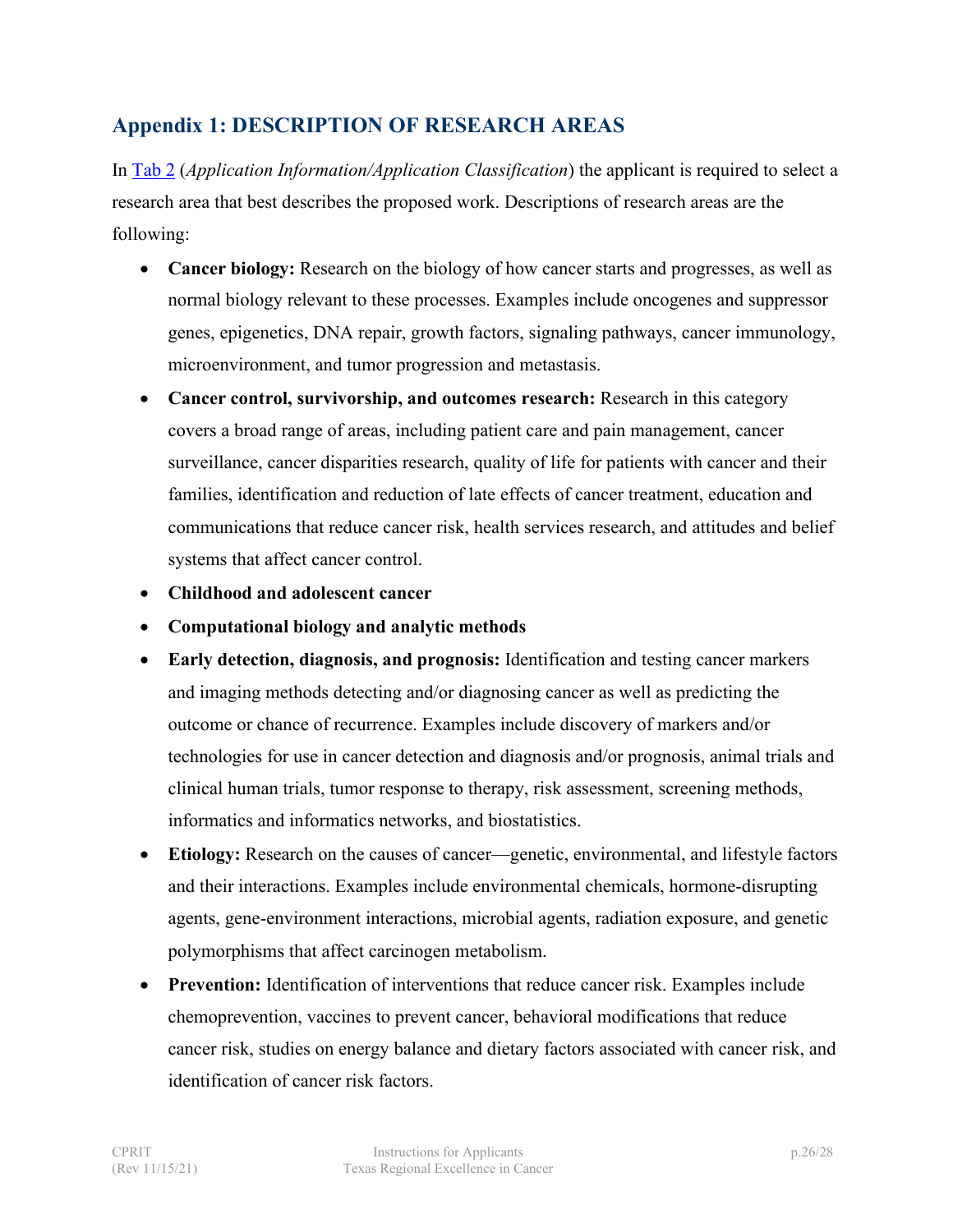- **Scientific model systems:** Development of new animal models, cell culture systems, and computer simulations and their application to other studies across the spectrum of cancer research. Examples include mathematical modeling of cancer processes; development of diverse animal models, including transgenic mice, zebra fish, *Drosophila,* etc; and development of organ and tissue model systems.
- **Treatment:** Identification, development, and testing of treatments for cancer. Examples include drug development, immunotherapy, personalized cancer therapy, methods of drug delivery, antiangiogenic therapy, clinical trials, and treatments to prevent recurrence.